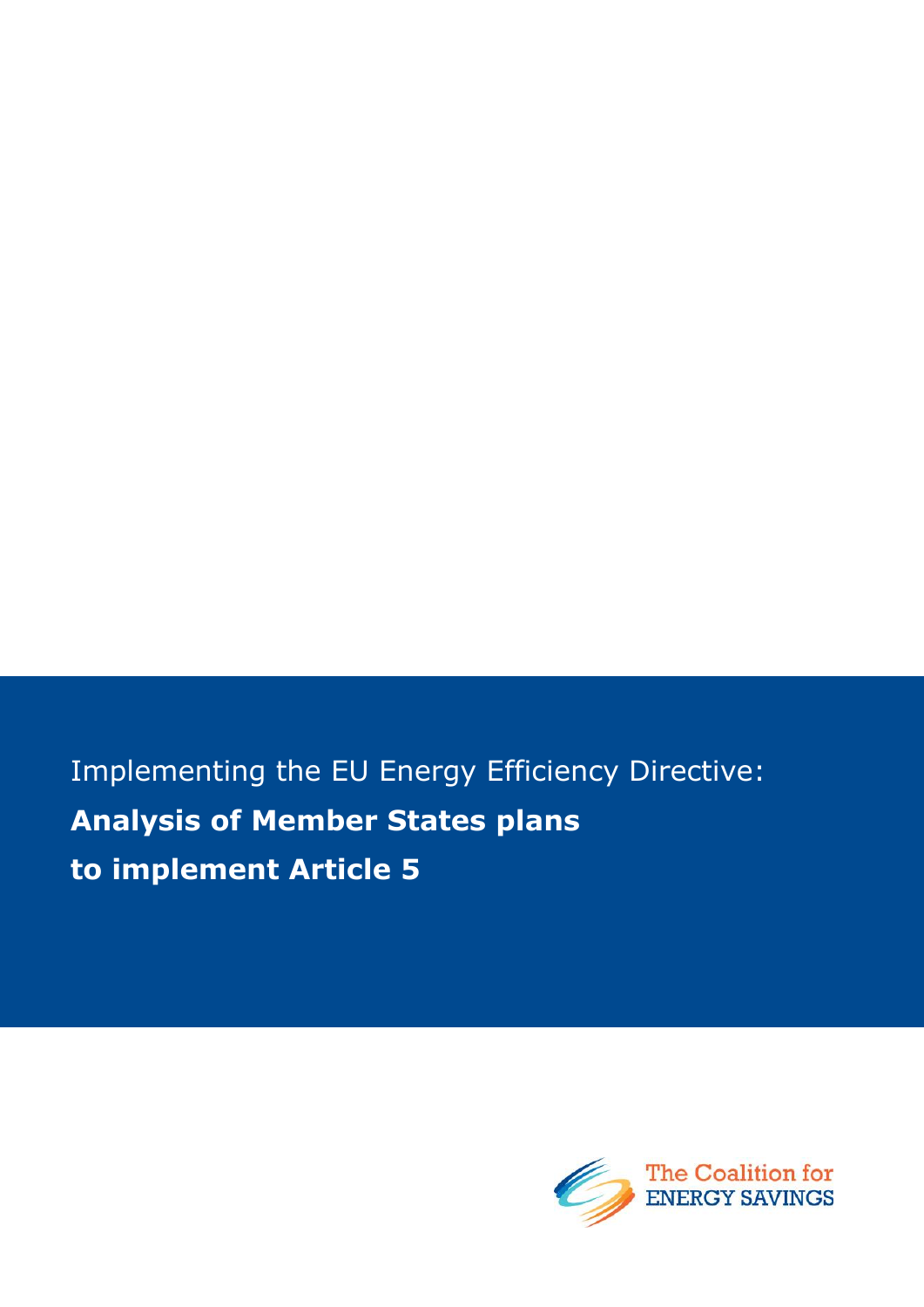# **Credits**

### **The Coalition for Energy Savings: the voice of energy efficiency and savings in Europe**

The Coalition for Energy Savings strives to make energy efficiency and savings the first consideration of energy policies and the driving force towards a secure, sustainable and competitive European Union. Its membership unites businesses, professionals, local authorities, trade unions and civil society organisations in pursuit of this goal. The Coalition calls on the EU to commit itself to a 40% energy saving target by 2030, and to step up policies, measures and investments in order to stop energy waste and tap the considerable energy savings potentials.

Coalition members represent:

- more than 400 associations and 150 companies
- 15 million supporters and more than 2 million employees
- 1,000 cities and towns in 30 countries in Europe

### **Contributing authors and organisations**

| Arianna Vitali Roscini                    | WWF European Policy Office  |  |  |  |  |
|-------------------------------------------|-----------------------------|--|--|--|--|
| Suzanne Schenk                            | European Climate Foundation |  |  |  |  |
| The Celling Car France Cartage Countering |                             |  |  |  |  |

The Coalition for Energy Savings Secretariat

### **Related publications**

Coalition for Energy Savings, Analysis of Article 7 Member States reports, April 2014<sup>1</sup>.

Coalition for Energy Savings, Updated analysis of Article 7 Member States reports, March  $2015^2$ .

Coalition for Energy Savings, Guidebook for Strong Implementation for the EED, 2013<sup>3</sup>.

Stefan Scheuer Consulting, Your Complaints For Strong Implementation of the Energy Efficiency Directive - A practical guide for using complaints to the European Commission to support National implementation, April 2014<sup>4</sup>.

May 2015

-

© The Coalition for Energy Savings

<sup>1</sup> <http://energycoalition.eu/analysis-article-7-member-states-reports>

<sup>&</sup>lt;sup>2</sup> http://energycoalition.eu/Updated Art. 7 report

<sup>3</sup> <http://eedguidebook.energycoalition.eu/>

[www.stefanscheuer.eu/20140414\\_Stefan\\_Scheuer\\_Consulting\\_EED\\_Complaints\\_Toolkit.pdf](http://www.stefanscheuer.eu/20140414_Stefan_Scheuer_Consulting_EED_Complaints_Toolkit.pdf)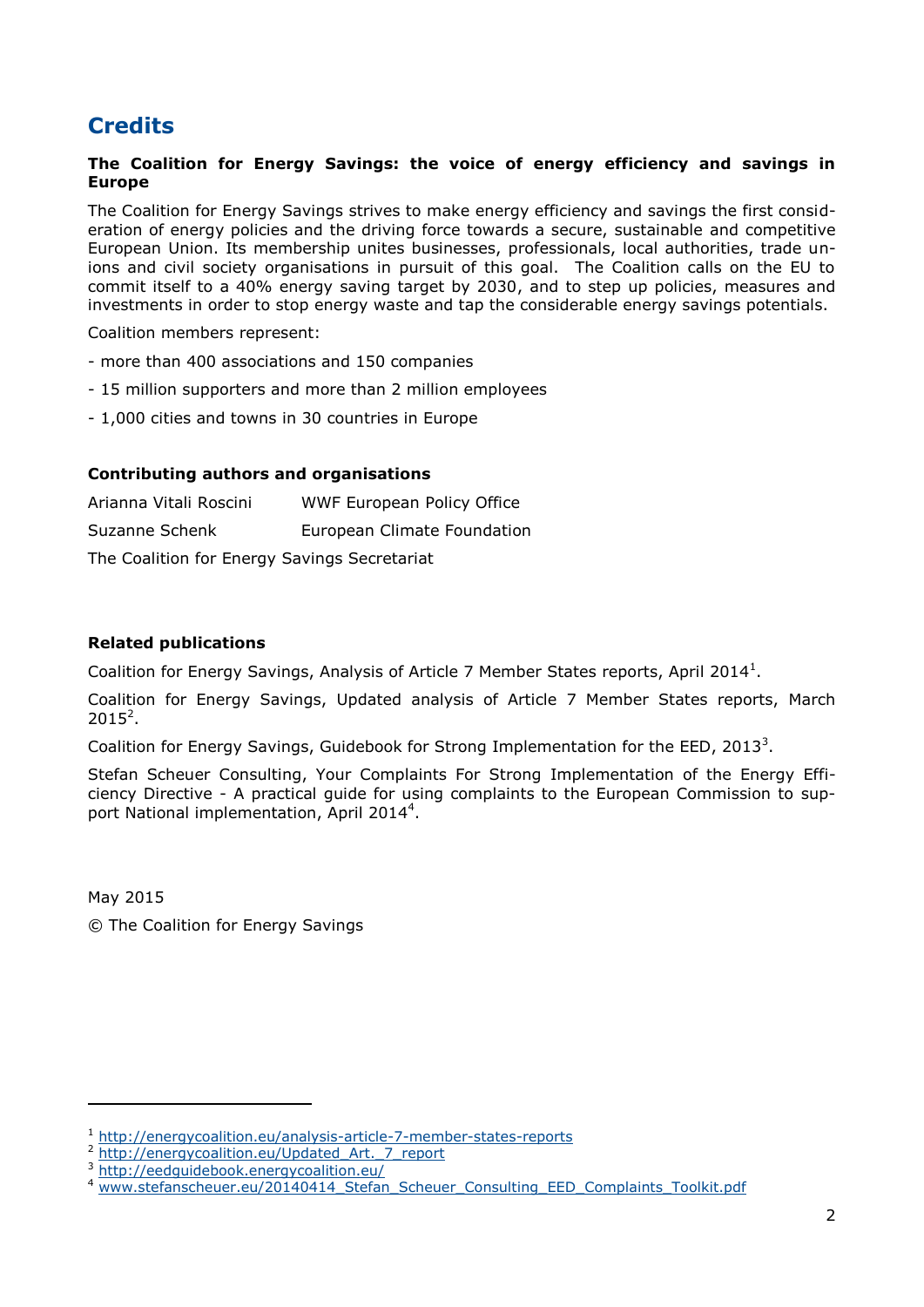# **Content**

| 4. Overview of countries using default and alternative approach  9  |  |
|---------------------------------------------------------------------|--|
| 5. Main findings: Member States using the default approach 10       |  |
|                                                                     |  |
|                                                                     |  |
|                                                                     |  |
|                                                                     |  |
| 6. Main findings: Member States using the alternative approach 13   |  |
|                                                                     |  |
|                                                                     |  |
|                                                                     |  |
|                                                                     |  |
|                                                                     |  |
|                                                                     |  |
|                                                                     |  |
|                                                                     |  |
| Annex II - List of organisations who contributed to the analysis 32 |  |
|                                                                     |  |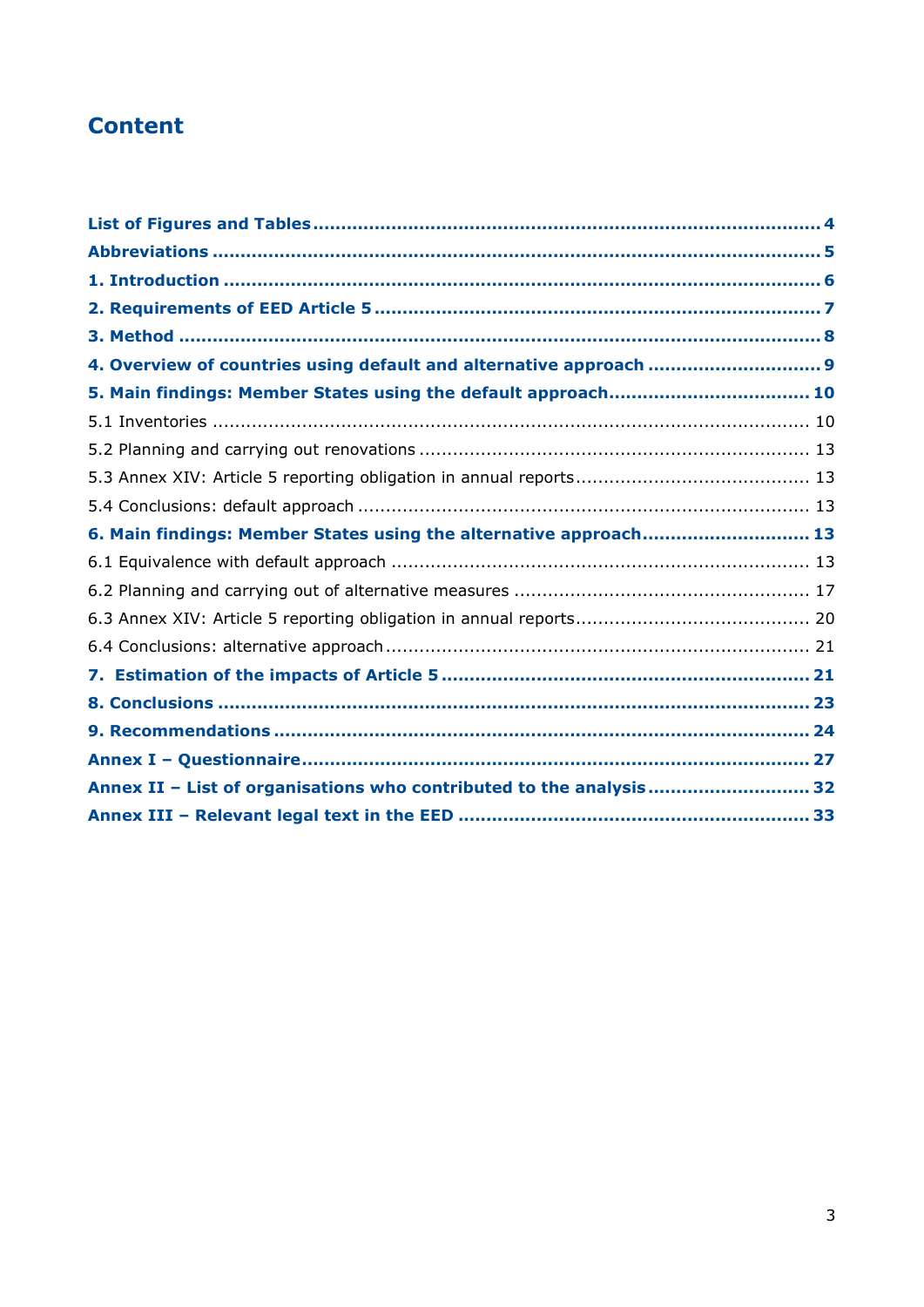# <span id="page-3-0"></span>**List of Figures and Tables**

## **Figures**

| Figure 1 - Member States implement Article 5 adopting the default or the alternative approach |  |
|-----------------------------------------------------------------------------------------------|--|
|                                                                                               |  |
|                                                                                               |  |

### **Tables**

| Table 1 - Quality of inventories for countries having chosen the default approach  11                                                                                         |
|-------------------------------------------------------------------------------------------------------------------------------------------------------------------------------|
| Table 2 - Exemplification of calculation of cumulative savings (the annual savings below are<br>purely illustrative and do not correspond to any reported national figure) 15 |
| Table 3 - Alternative approach: reported energy savings targets vs targets calculated in line                                                                                 |
|                                                                                                                                                                               |
| Table 5 - Planned floor area renovation for countries using the default approach  21                                                                                          |
| Table 6 - Planned energy savings from alternative measures in 2014 22                                                                                                         |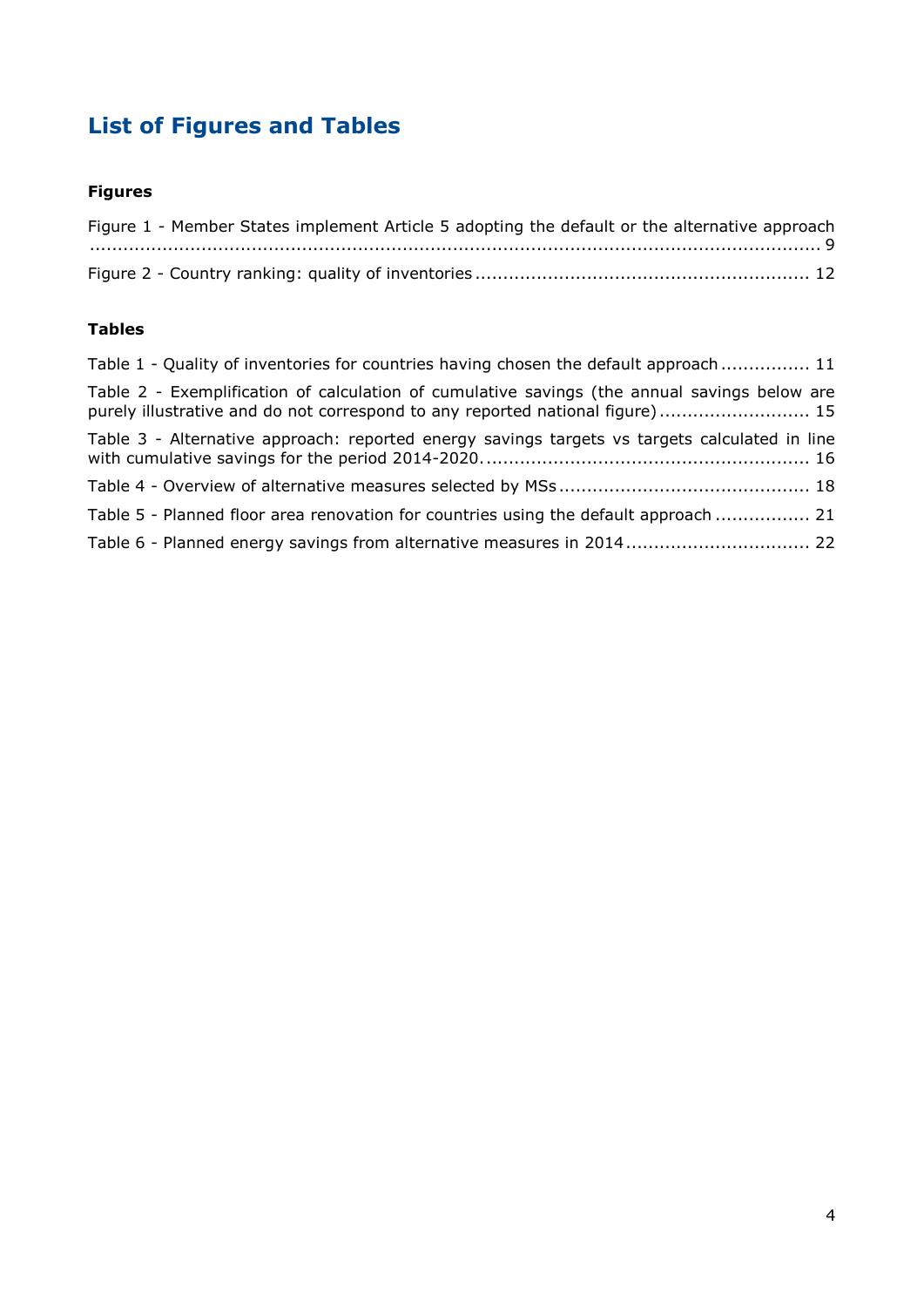# <span id="page-4-0"></span>**Abbreviations**

| <b>BPIE</b>  | <b>Buildings Performance Institute Europe</b> |
|--------------|-----------------------------------------------|
| EED          | <b>Energy Efficiency Directive</b>            |
| <b>EPBD</b>  | Energy Performance of Buildings Directive     |
| EPC          | Energy Performance Certificate                |
| <b>ESCO</b>  | <b>Energy Service Company</b>                 |
| EU           | European Union                                |
| GWh          | Gigawatt hour                                 |
| kWh          | Kilowatt hour                                 |
| <b>MEPR</b>  | Minimum Energy Performance Requirement        |
| МS           | Member State                                  |
| NA.          | Not available                                 |
| <b>NEEAP</b> | National Energy Efficiency Action Plan        |
| UK.          | United Kingdom                                |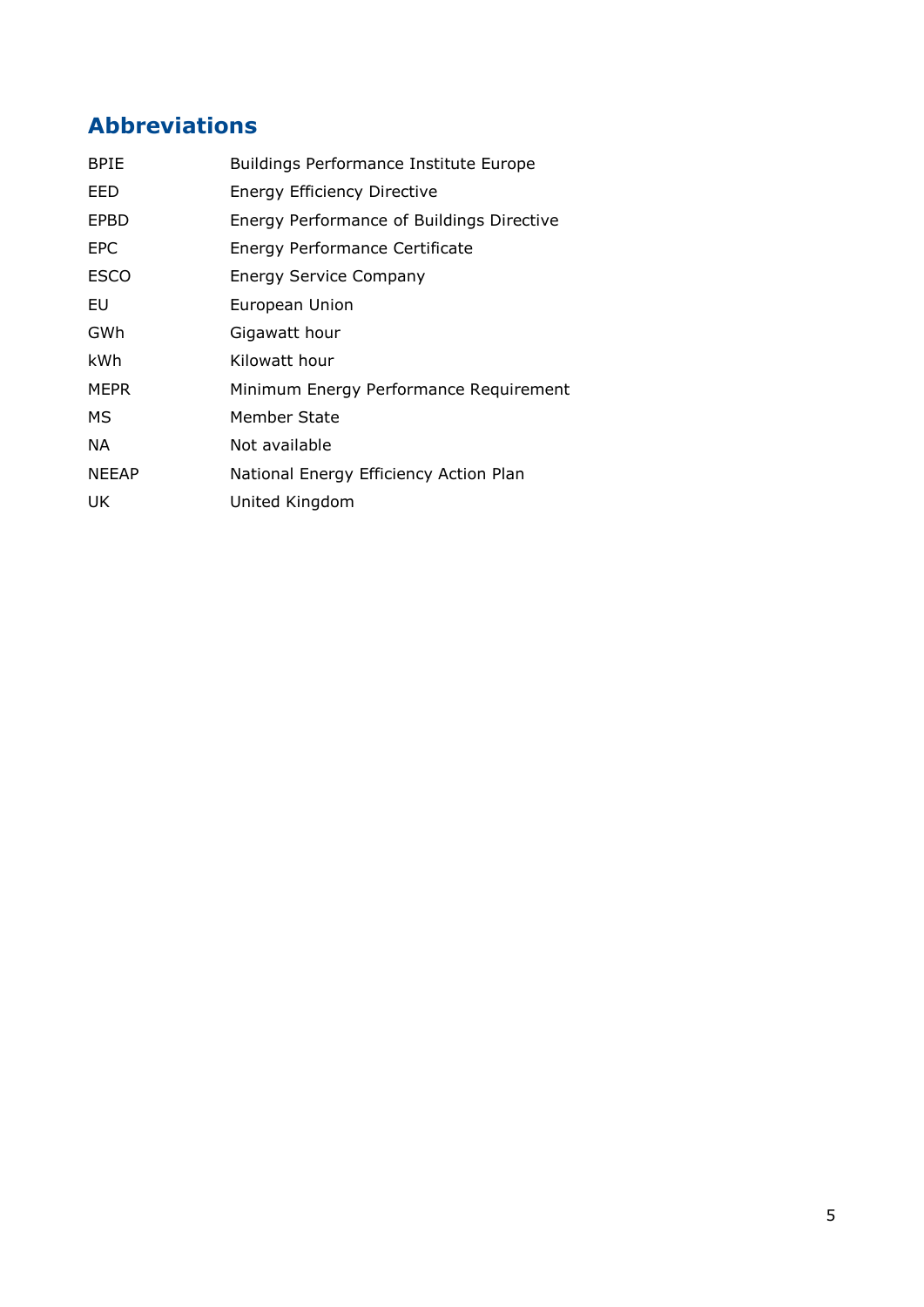# <span id="page-5-0"></span>**1. Introduction**

The Coalition for Energy Savings undertakes regular assessments to keep track of progress at Member State level of implementation of the Energy Efficiency Directive (EED). In doing this, it supports the national and EU energy efficiency community, as well as the European Commission in its role to check and enforce compliance of national implementing measures under the EED. This report analyses the plans and inventories Member States notified to the Commission in order to comply with Article 5 of the EED, which requires Member States to annually renovate 3% of the floor area of their central government buildings.

Good implementation of the EED is crucial to achieve the 20% energy savings target in 2020 and pave the way to deliver further savings beyond 2020. The importance of good implementation is confirmed by the Commission in its 2014 Energy Efficiency Communication<sup>5</sup>, which states that "implementation of the EU legislative framework is still lagging behind. If all Member States now work equally hard to implement fully the agreed legislation then the 20% target can be achieved without the need for additional measures". Furthermore, the European Council, in its conclusions of 23/24 October 2014, stated that "substantial progress has been made towards the attainment of the EU targets for greenhouse gas emission reduction, renewable energy and energy efficiency, which need to be fully met by 2020". These statements by both the Commission and the European Council raise high expectations for good implementation of the EED.

The public sector can be an important trigger for stimulating market transformation towards more efficient products, buildings and services and in promoting best practices examples, and thus play a crucial role in ensuring that the EU achieves the 20% energy savings target. Due to the large volume of relevant public spending (19% of GDP<sup>6</sup>) it could serve as a strong driver for higher market uptake of energy efficiency.

The energy-related renovation rate of buildings in the EU only amounts to around  $1\%$ <sup>7</sup>; the main purpose of Article 5 is to ensure that, at least in the public sector, energy efficient buildings renovations are substantially sped up. Energy efficient renovations of central government buildings should set the example for regional and local governments, as well as open-up the market for the residential and commercial building stock. In short, an increased rate of energy efficient renovation of central government buildings would provide a learning laboratory and kick-start the market for the whole sector.

Finally, the implementation of this article is a real test of Member States' commitment towards energy efficiency. Governments are fully responsible for the buildings they own and occupy; therefore, if they do not fully deliver on this obligation, it will be a clear sign of the lack of political will to make energy efficiency happen.

<sup>5</sup> European Commission, Communication from the Commission to the European Parliament and the Council - Energy Efficiency and its contribution to energy security and the 2030 Framework for climate and energy policy, COM(2014)520, 23 July 2014.

 $6$  SEC(2011)853 final

 $<sup>7</sup>$  Europe's buildings under the microscope. A country-by-country review of the energy performance of</sup> buildings, BPIE, page 103.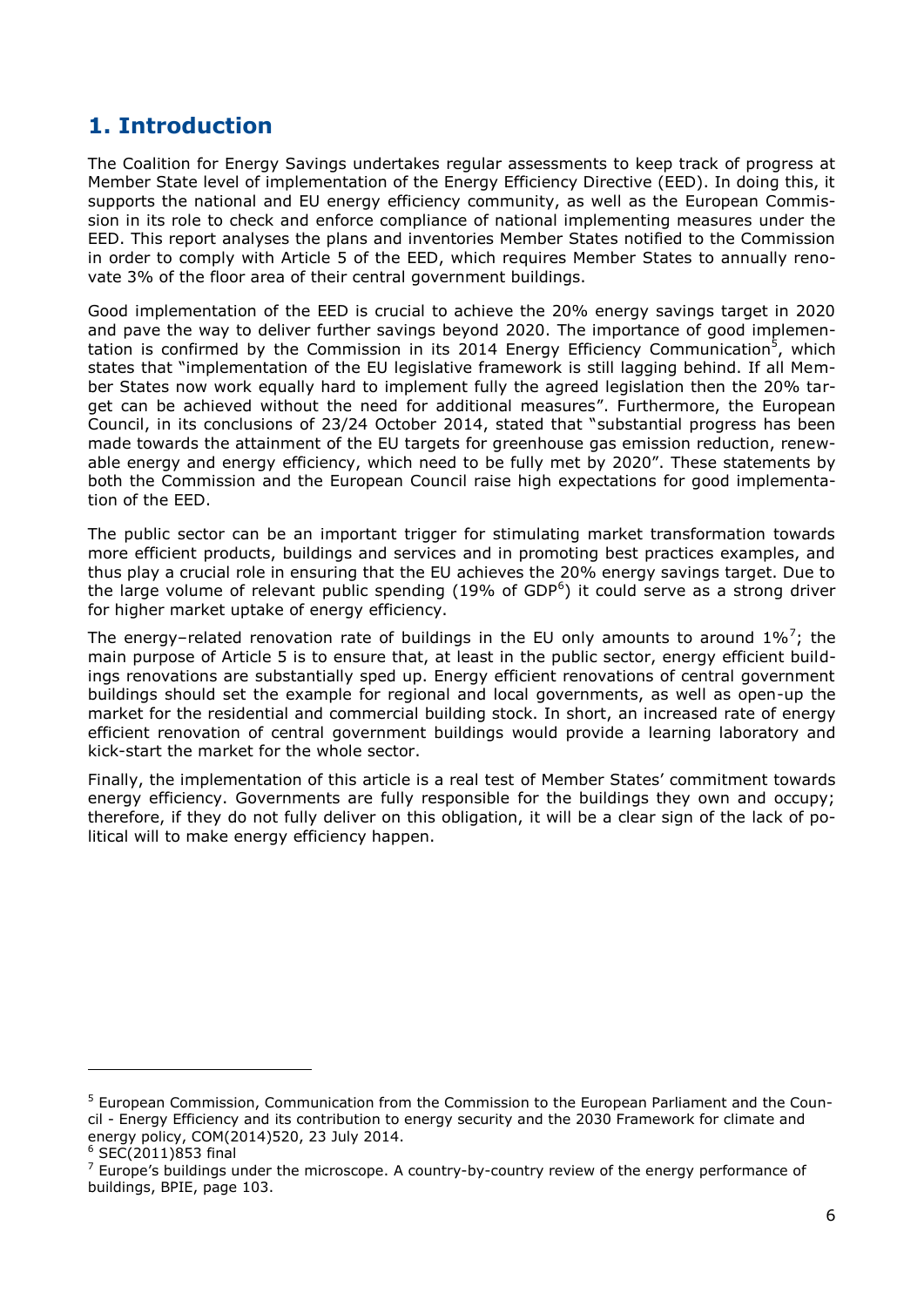# <span id="page-6-0"></span>**2. Requirements of EED Article 5**

Article 5 of the Energy Efficiency Directive (EED) requires Member States to either

- renovate each year, as of 1 January 2014, 3% of the total floor area of heated and/or cooled buildings owned and occupied by central government<sup>8</sup> with a floor area over 500m<sup>2</sup> that do not meet the Minimum Energy Performance Requirements (MEPRs) (the default approach), or
- take alternative measures that achieve savings that are at least equivalent to the savings that the default approach would have delivered (the alternative approach).

The default approach requires Member States to renovate 3% of the floor area annually up to the relevant MEPRs, set in accordance with the Article 4 of the Energy Performance of Buildings Directive (EPBD)<sup>9</sup>.

The 3% rate shall be calculated on the total floor area of buildings, with a total useful floor area over 500 $m^2$ , owned and occupied by the central government of the Member State that on 1 January each year do not meet the MEPRs. The threshold of  $500m<sup>2</sup>$  shall be lowered to 250m<sup>2</sup> by 9 July 2015. Member States may also decide to exempt special categories of buildings, including those of special architectural value<sup>10</sup>. The floor area to be renovated only concerns that of central government buildings. Central government is defined as 'all administrative departments whose competence extends over the whole territory of a Member State, according to article 2(9) of the EED. Moreover, when in a given Member State and for a given competence no such relevant administrative department exists that covers the whole territory, the obligation should apply to those administrative departments whose competences cover collectively the whole territory<sup>11</sup>. This scope of 'central government buildings' can thus differ per Member State.

Member States that opt for the default approach are required to establish and make publicly available an inventory of heated and/or cooled central government buildings with a total useful floor area over 500  $m^2$  by 31 December 2013.

Member States may take an alternative approach to this requirement, by taking other costeffective measures, including deep renovations and measures for behavioural change of occupants, to achieve by 2020 the same amount of energy savings that would be achieved when renovating 3% of the government buildings stock annually.

Member States using the alternative approach were required to notify the Commission, by 31 December 2013, of the measures they plan to adopt, and showing how this would achieve an equivalent improvement of energy performance of central government buildings compared to the default approach.

In addition, Annex XIV of the EED in its section on the "General framework for annual reports" requires all Member States to annually report on the total building floor area of central government buildings that do not meet the MEPRs (Annex XIV, part 1(c)). Moreover, Member States opting for the default approach have to report on the total building floor area that was renovated in the previous year, while Member States opting for the alternative approach need to report on the total energy savings (Annex XIV, part 1(d)).

<sup>&</sup>lt;sup>8</sup> Article 2(9) of the EED defines 'Central government' as 'all administrative departments whose competence extends over the whole territory of a Member State.

 $9$  Article 4 of the EPBD states that Member States shall take the necessary measures to ensure that minimum energy performance requirements for buildings or building units are set with a view to achieving cost-optimal levels.

 $10$  Article 5(2) allows Member States to exempt buildings officially protected, buildings owned by the armed force or serving national defense purposes, and buildings used as places of worship and for religious activities.

 $^{11}$  Recital 17 of the EED, and referred to in the Guidance note on Directive 2012/27/EU on energy efficiency (http://eur-lex.europa.eu/legal-content/EN/TXT/PDF/?uri=CELEX:52013SC0445&from=EN)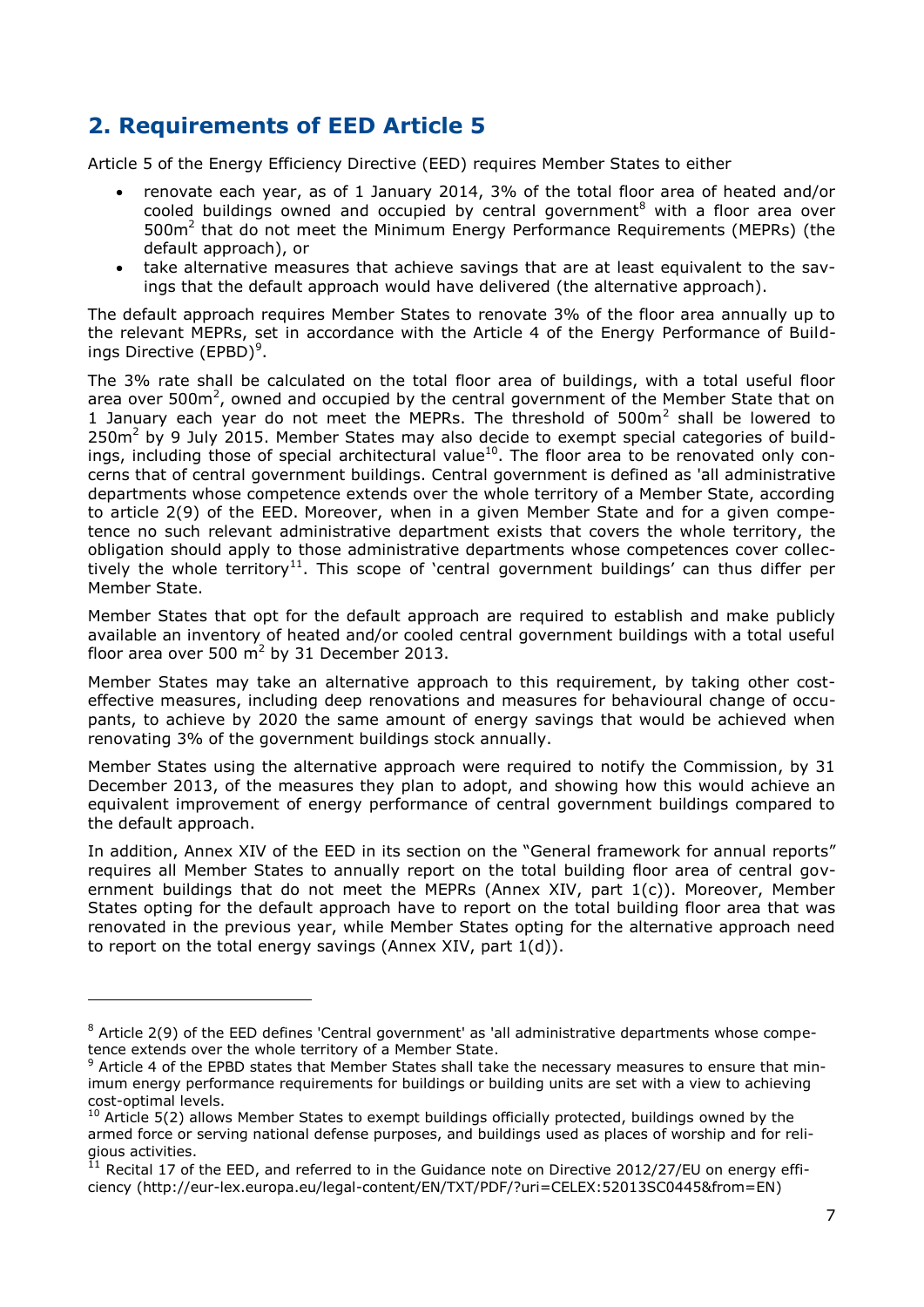To help Members States with the implementation of the key provisions of EED, including Article 5, the European Commission has issued guidance notes that should guide the interpretation and the implementation of the Articles<sup>12</sup>.

See Annex III for the relevant legal texts.

# <span id="page-7-0"></span>**3. Method**

The Coalition for Energy Savings undertook a stakeholder analysis of Member State reports on Article 5 implementation that builds upon the factsheet the Building Performance Institute Europe (BPIE) has published<sup>13</sup>. A range of stakeholders (Annex II) provided analysis, insights and opinions about the reports, based on a common questionnaire (Annex I) to develop this report. The National Energy Efficiency Actions Plan and the Annual Progress Report submitted in spring 2014, as well as national implementing reports produced under the Concerted Action for the EED were used for additional relevant information.

The analysis focuses on the essential elements of Article 5:

- What are the expected energy savings from the renovations and/or the alternative approach?
- Is the required information provided?
- Which measures are planned, and is there a schedule for implementation?

By investigating these questions, it becomes clear whether the current article will reach its objective of making the public sector a role-model in EU buildings renovations.

<sup>12</sup> <http://eur-lex.europa.eu/legal-content/EN/TXT/PDF/?uri=CELEX:52013SC0445&from=EN>

<sup>13</sup> [http://bpie.eu/factsheet\\_article5.html#.VSZT2JOUftE](http://bpie.eu/factsheet_article5.html#.VSZT2JOUftE)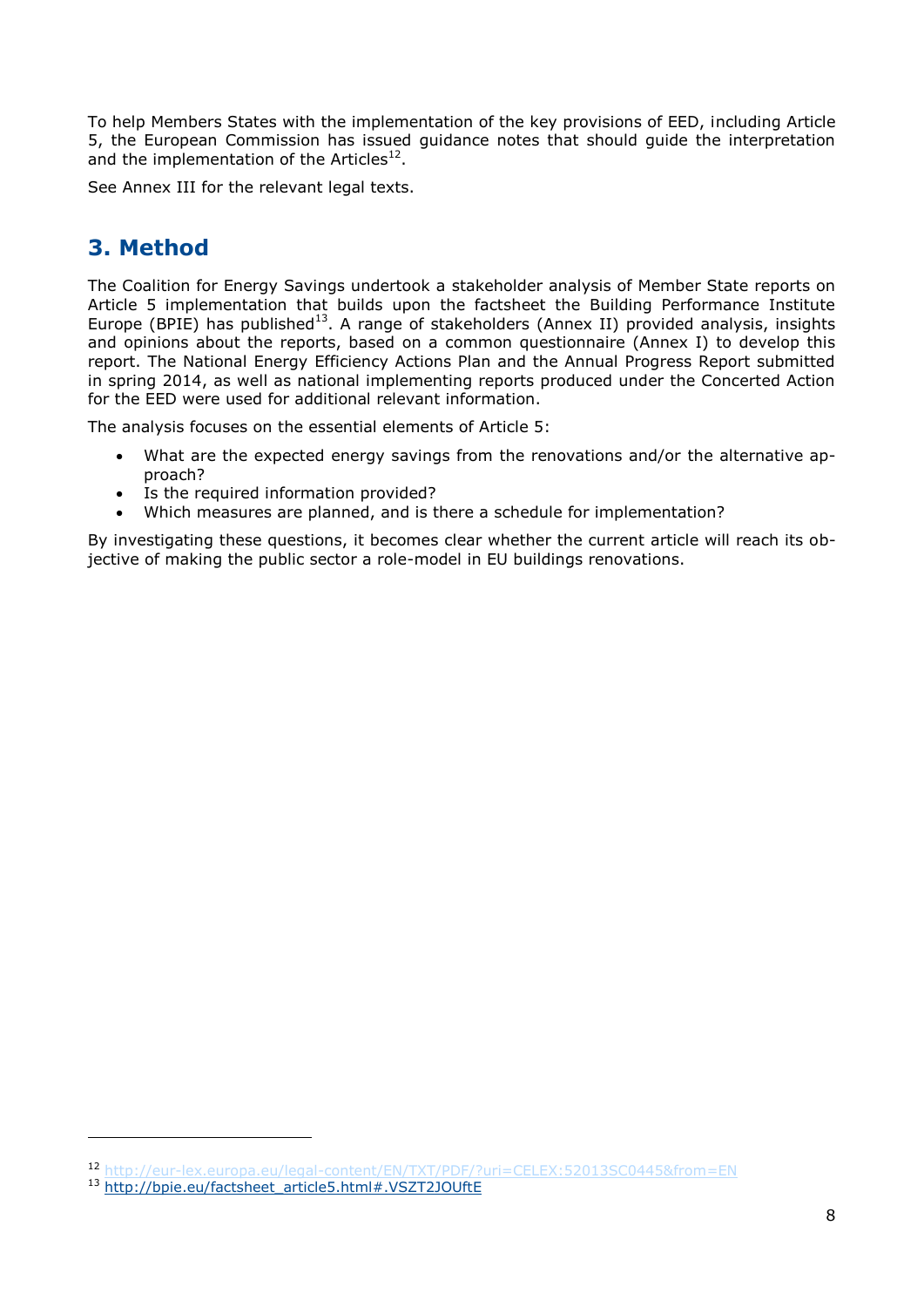# <span id="page-8-0"></span>**4. Overview of countries using default and alternative approach**

Out of the 28 EU Member States, 11 chose to implement Article 5 by adopting the default approach and 17 by adopting the alternative approach.



<span id="page-8-1"></span>**Figure 1 - Member States implement Article 5 adopting the default or the alternative approach**

Inventories of the central government buildings are available for the 11 countries that have opted for the default approach. The European Commission webpage<sup>14</sup> provides links to the websites where the inventories of Cyprus, Estonia, Latvia and Lithuania can be found. The notifications and/or inventories of Greece, Hungary, Luxembourg and Spain are published directly on the Commission page. There are no documents available for Bulgaria, Romania and Slovenia on the Commission page.

Of the 17 countries that have chosen the alternative approach, all - except the Czech Republic - have sent a notification to the European Commission. The Czech Republic has communicated its choice for the alternative approach in its 2014 National Energy Efficiency Action Plan - not in a separate notification as required by the EED.

<sup>14</sup> <http://ec.europa.eu/energy/en/topics/energy-efficiency-directive/buildings-under-eed>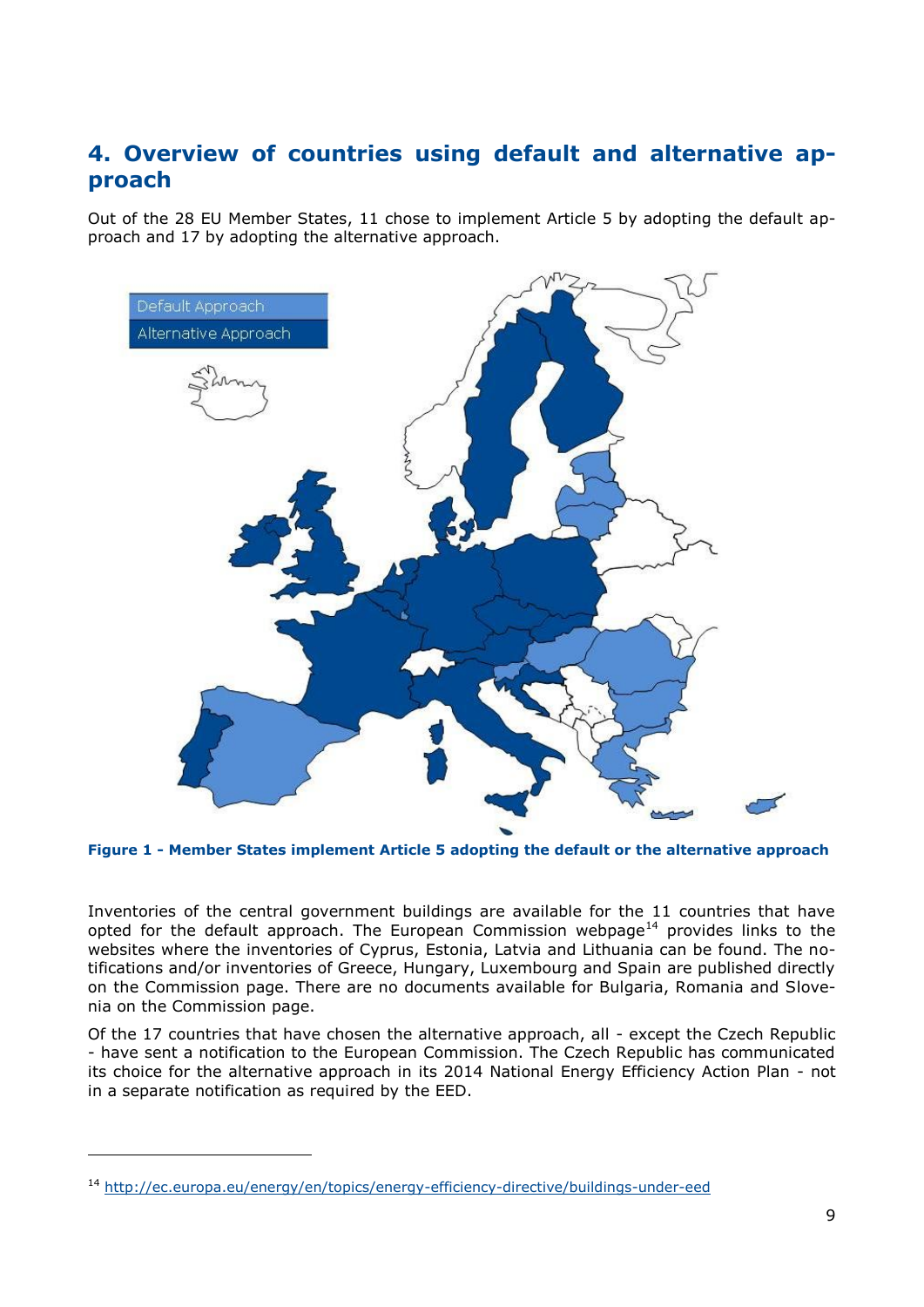Spain claims it would use a "mixed approach" in which alternative measures would complement the default approach, in case renovations under the default approach will not deliver the required savings. However, the Coalition's assessment is that if Spain wanted to use the alternative approach it should have notified an alternative energy savings target and a list of measures to achieve this target, which could have included building renovations as well.

# <span id="page-9-0"></span>**5. Main findings: Member States using the default approach**

Under the default approach of Article 5 Member States should renovate 3% of the floor area of their central government public buildings that do not meet the MEPRs per year. In order to fulfil the requirements, Member States first need to compile an inventory of their buildings.

### <span id="page-9-1"></span>**5.1 Inventories**

-

The prerequisite to planning the renovation of central government buildings is to have a complete overview of the building stock in order to be able to calculate the floor area that needs to be renovated. For this reason, Article 5(5) requires Member States to establish an inventory and make it publicly available. The inventory should contain a list of heated and/or cooled buildings that are owned and occupied by central government with a total useful floor area over 500 m<sup>2</sup> (on 9 July 2015 this threshold should be lowered to 250m<sup>2</sup>). For each building, the inventory should specifically include information on its floor area expressed in square metres and "data on the energy performance, or relevant energy data". This means that energy data on the energy consumption in the form of kWh/square metre, total energy use for a building, or Energy Performance Certificate (EPC) are equally acceptable.

While Member States have to renovate annually 3% of the floor area of those buildings that do not meet the MEPRs set in accordance with Article 4 of the EPBD, there is no clear legal requirement to explicitly also include MEPRs information per building in the inventory.

With the exception of Romania and Hungary<sup>15</sup>, all Member States' inventories contain a list of central government buildings with a floor area over  $500m^2$ . Four countries extended the scope of their inventories beyond central government buildings: Bulgaria also includes buildings with a floor area over 250m<sup>2</sup>. Moreover, Bulgaria and Lithuania also include regional buildings. Estonia lists all state-owned buildings, which includes schools and hospitals, but not regional and local government buildings. In general, it is encouraging if Member States voluntarily extend the scope of Article 5 beyond central government buildings. Yet, these cases must be carefully assessed as to whether they go beyond the requirements, as the definition of central government buildings can be different per country (see chapter 2 for definition).

All Member States, apart from Romania and Hungary, provide information on the surface area (in  $m^2$ ) for each building.

Out of the 11 countries, two countries (Latvia and Slovenia) fully comply with the obligation to report energy data for each building listed in the inventory. Six countries (Bulgaria, Cyprus, Estonia, Lithuania, Luxembourg and Spain) report energy performance data per building but not for all buildings, while Hungary, Greece and Romania do not present energy performance data per building at all.

The two countries providing full information on the energy use of their central government buildings, do so by providing complete data on the energy consumption in  $kWh/m^2$ . This means that no country has provided comprehensive data in the form of EPCs.

<sup>&</sup>lt;sup>15</sup> The Romanian and Hungarian inventories only provide aggregated information per group of buildings under the authority of one government body.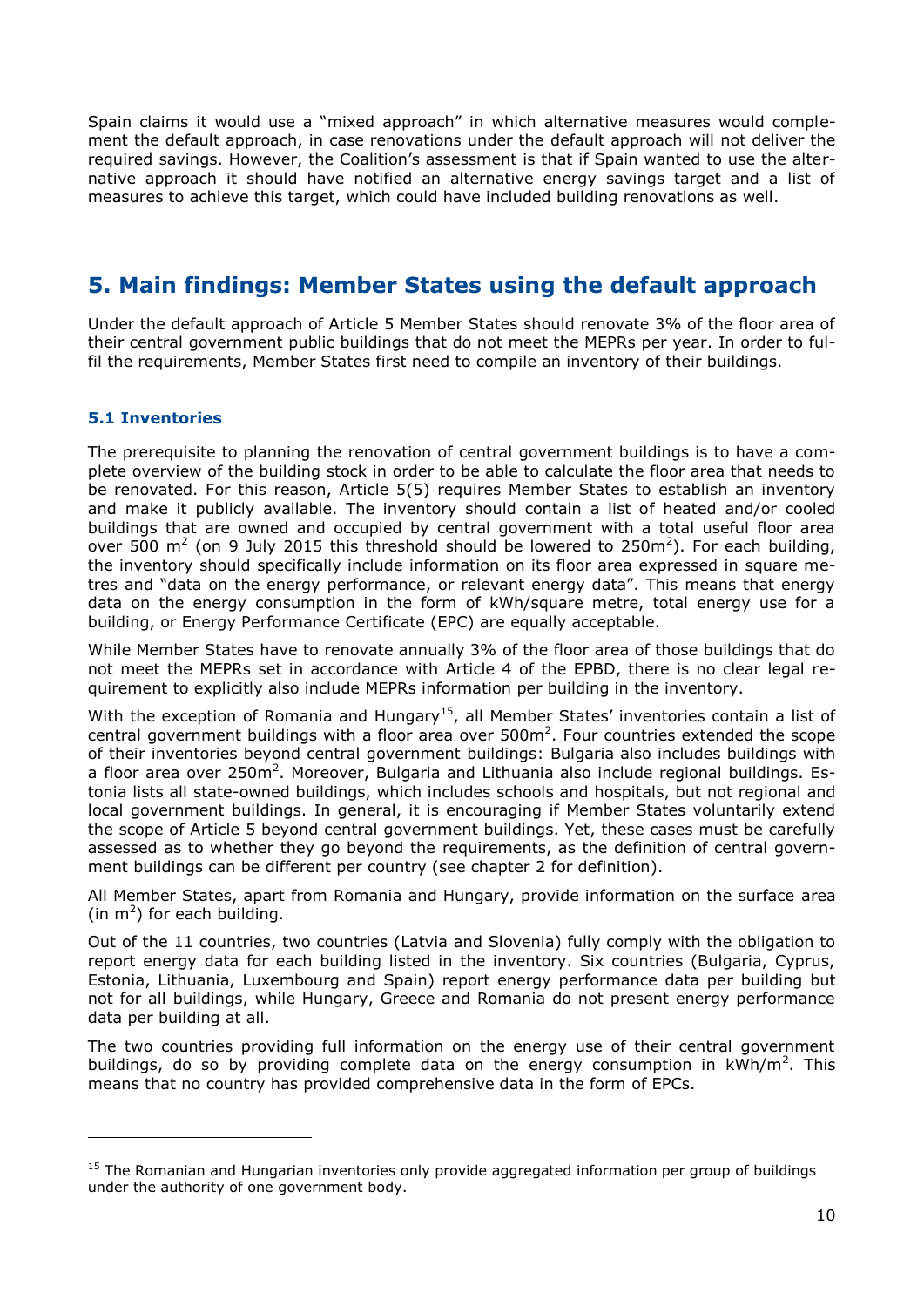From those that provide partial information, Bulgaria, Estonia and Lithuania only use EPCs. Cyprus, Latvia, Luxembourg and Spain combine EPCs with other energy indicators, such as  $kWh/m^2$  (see Table 1).

Finally, from the inventories it is not clear whether the buildings listed are only those that do not meet the MEPRs or all buildings that are owned and occupied by the central government. Only Cyprus and Luxemburg explicitly distinguish whether buildings comply with the MEPRs.

|                 | <b>buildings</b><br>Which<br>are<br>listed in the public<br>inventory?                          | Is information on<br>the floor area of<br>buildings<br>avail-<br>able? | Is information on the energy perform-<br>ance per building available in the in-<br>ventory? <sup>16</sup> |                                                                                                       |  |
|-----------------|-------------------------------------------------------------------------------------------------|------------------------------------------------------------------------|-----------------------------------------------------------------------------------------------------------|-------------------------------------------------------------------------------------------------------|--|
|                 |                                                                                                 |                                                                        | <b>EPC</b>                                                                                                | Other energy<br>indicator                                                                             |  |
| <b>Bulgaria</b> | All central and re-<br>gional government<br>buildings with floor<br>area over 250m <sup>2</sup> | Yes, for every<br>building                                             | Low availabil-<br>ity ~15%                                                                                | <b>NA</b>                                                                                             |  |
| Cyprus          | All central govern-<br>mental buildings with<br>floor area over 500m <sup>2</sup>               | Yes, for every<br>building                                             | Low availabil-<br>ity $\sim 10\%$                                                                         | Energy consumption<br>$(kWh/m^2$ /year)<br>Moderate availability<br>$\sim 64\%$                       |  |
| Estonia         | All state owned and<br>occupied properties <sup>17</sup>                                        | Yes, for every<br>building                                             | Low availabil-<br>ity $\sim 10\%$                                                                         | <b>NA</b>                                                                                             |  |
| Greece          | All central govern-<br>mental buildings with<br>floor area over 500m <sup>2</sup>               | Yes, for every<br>building                                             | <b>NA</b>                                                                                                 | <b>NA</b>                                                                                             |  |
| Hungary         | No individual build-<br>ings but groups of<br>buildings <sup>18</sup>                           | <b>No</b>                                                              | <b>NA</b>                                                                                                 | <b>NA</b>                                                                                             |  |
| Latvia          | All central govern-<br>mental buildings with<br>floor area over 500m <sup>2</sup>               | Yes, for every<br>building                                             | Low availabil-<br>ity $\sim$ 10%                                                                          | Energy consumption<br>in kWh/m <sup>2</sup> /year<br>Full availability<br>$~100\%$                    |  |
| Lithuania       | All central and re-<br>gional public buildings<br>with floor area over<br>500 $m2$              | Yes, for every<br>building                                             | Moderate<br>availability<br>$~100\%$                                                                      | <b>NA</b>                                                                                             |  |
| Luxem-<br>burg  | All central govern-<br>mental buildings with<br>floor area over 500m <sup>2</sup>               | Yes, for every<br>building                                             | Low to mod-<br>erate avail-<br>ability<br>$\sim$ 30% <sup>19</sup>                                        | Electricity consump-<br>tion (kWh/m <sup>2</sup> /year)<br>$\sim$ low to moderate<br>availability 28% |  |

#### <span id="page-10-0"></span>**Table 1 - Quality of inventories for countries having chosen the default approach**

<sup>&</sup>lt;sup>16</sup> The numbers presented here are slightly different from those in BPIE's factsheet 'Setting the target for public buildings renovation', as this analysis distinguishes between data on energy consumption (kWh) and EPCs. We chose to look at EPCs as these automatically include information on the MEPRs. Our estimations on the availability of energy performance indicators are slightly different from BPIE's factsheet. 17 Estonia has a publicly accessible online system, which includes all state owned and occupied properties (state owned public buildings, schools, hospitals, etc.).

 $18$  The inventory does not provide data per building, but aggregated information per group of buildings under the authority of one government body.

 $19$  Luxemburg reports that out of 58 buildings, 16 buildings have an EPC, and 6 additional buildings are 'fulfilling current requirements'; presumably this means MEPRs. All buildings without EPC are under scru-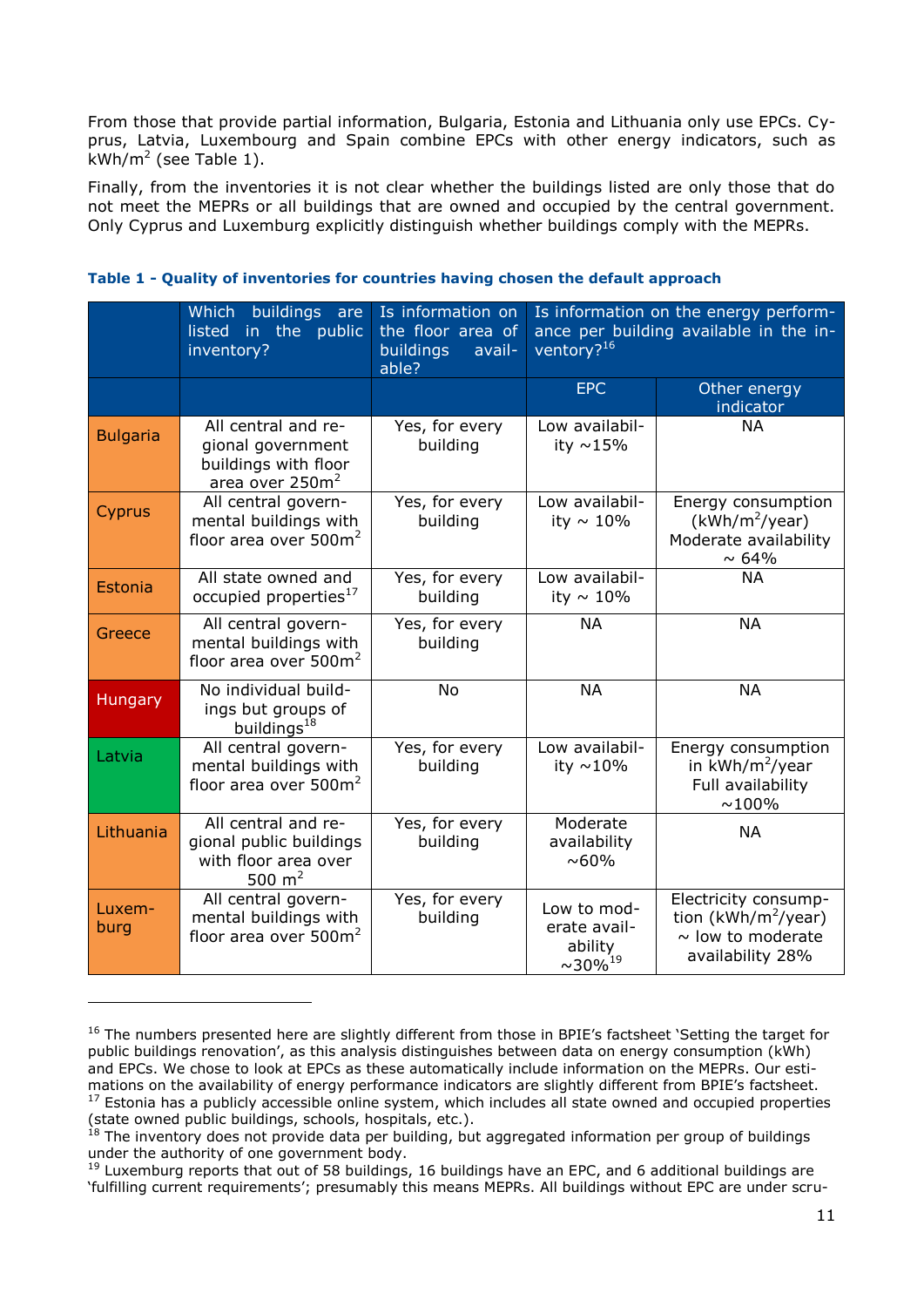|                 |                                                                                   |                            |                                         | heat consumption<br>(kWh/ $m^2$ /year)<br>moderate availability<br>$\sim 67\%$ |
|-----------------|-----------------------------------------------------------------------------------|----------------------------|-----------------------------------------|--------------------------------------------------------------------------------|
| Romania         | No individual build-<br>ings but groups of<br>buildings <sup>9</sup>              | No.                        | NА                                      | <b>NA</b>                                                                      |
| <b>Slovenia</b> | All central govern-<br>mental buildings with<br>floor area over $500m^2$          | Yes, for every<br>building | <b>NA</b>                               | Energy consumption<br>$(kWh/m^2$ /year)<br>Full availability<br>$\sim 100\%$   |
| Spain           | All central govern-<br>mental buildings with<br>floor area over 500m <sup>2</sup> | Yes, for every<br>building | Moderate<br>availability<br>$\sim 40\%$ | Energy consumption<br>$(kWh/m^2$ /year) –<br>high availability<br>$\sim$ 90%   |



<span id="page-11-1"></span><span id="page-11-0"></span>**Figure 2 - Country ranking: quality of inventories**

tiny at the moment. However, the inventory does not contain EPC values; only electricity and heat consumption indicators are provided and it is unclear to which EPC values these correspond.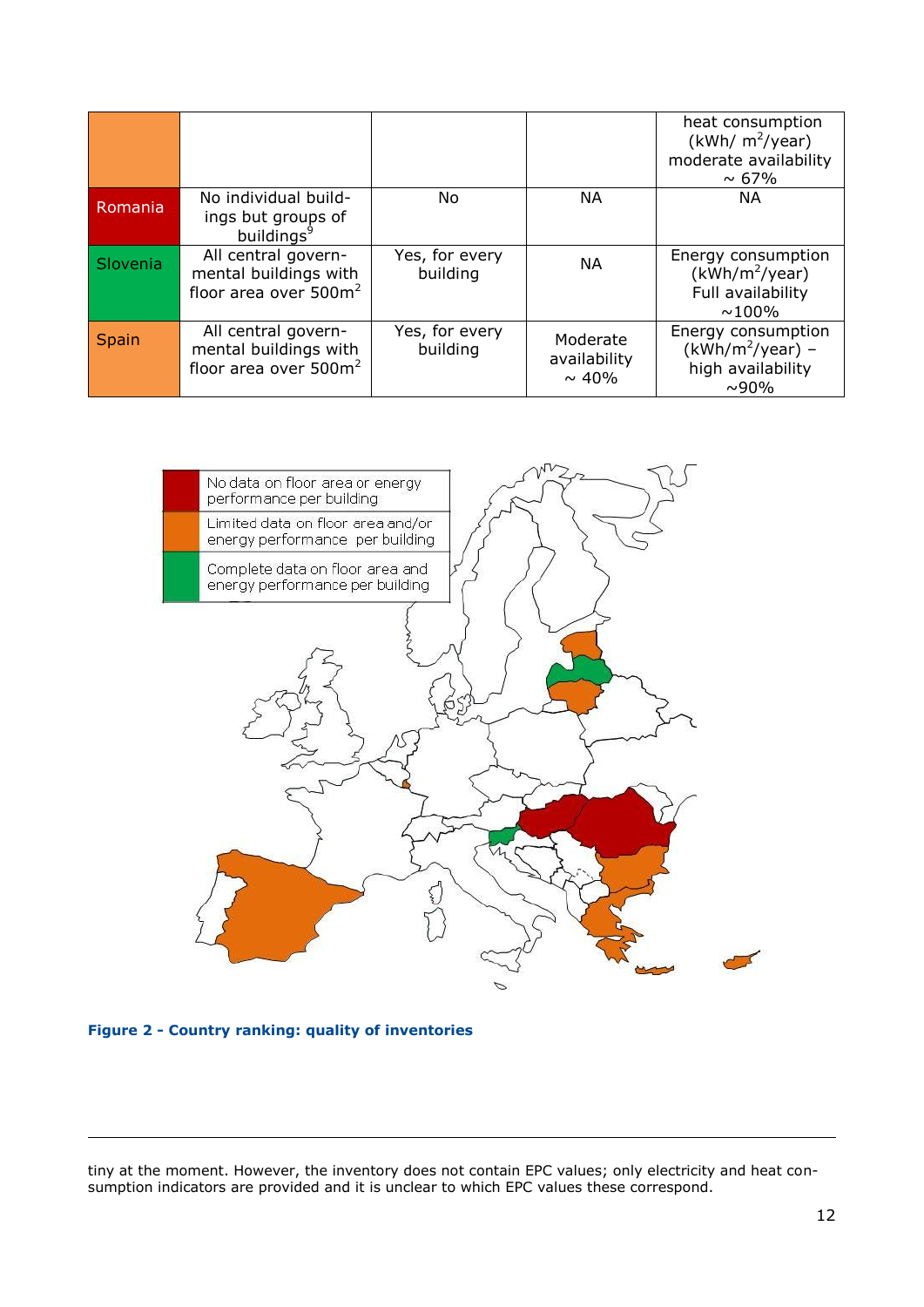#### **5.2 Planning and carrying out renovations**

After compiling the inventories, the renovations should have started as of 1 January 2014. However, under the default approach, there is no requirement to provide a plan for the renovations. As a consequence, Member States do not provide information on planning and implementation of the required renovations.

Article 5 requires Member States to prioritise renovation of the worst performing buildings, in so far as this is technically feasible and cost-effective. It remains unclear from the information provided by the Member States whether worst performing buildings are prioritised. Moreover, it is also unclear whether renovations that go beyond the MEPRs will be carried out.

#### <span id="page-12-0"></span>**5.3 Annex XIV: Article 5 reporting obligation in annual reports**

As of 2014, according to Annex XIV, Member States opting for the default approach were required to report the total floor area that does not meet MEPRs and the total floor area to be renovated in the previous year in their annual report due by 30 April. However, while Member States could report on the total floor area as they had to collect this information for the inventories that were due by 31 December 2013, they could not provide full data on the energy savings achieved in 2013 as the obligation only started on 1 January 2014.

#### <span id="page-12-1"></span>**5.4 Conclusions: default approach**

The EED requirements under the default approach require limited information from Member States. Overall, Member States have not provided more information than strictly necessary, or have provided less information than required. The inventories are of mediocre quality, with only two Member States (Latvia and Slovenia) providing all required data. Other countries present incomplete data, especially on the energy performance of the buildings. Furthermore, whilst not strictly required, clear planning and timeframes for renovations are not provided.

Member States opting for the default approach are not required to report on the expected energy savings resulting from those renovations in either Article 5 or Annex XIV. With the exception of Lithuania, no country provides data on the expected savings by 2020. This is an important weakness of Article 5 of the EED, as it hinders the quantification of the overall impacts of Article 5 and seriously limits the ability to make a sound comparison between Member States opting for the default and the alternative approach.

# <span id="page-12-2"></span>**6. Main findings: Member States using the alternative approach**

Instead of annually renovating 3% of the floor area of central government buildings, under Article 5 a Member State may opt for the alternative approach and adopt alternative measures that would deliver at least the same amount of savings. Member States that opt for the alternative approach need to report an energy savings target, not a target expressed in floor area to be renovated.

#### <span id="page-12-3"></span>**6.1 Equivalence with default approach**

Calculating and proving the equivalence between the default and alternative approach is crucial for Member States opting for the alternative approach. Article 5(6) states that Member States may "take other cost-effective measures, including deep renovations and measures for behavioural change of occupants, to achieve, by 2020, an amount of energy savings in eligible buildings owned and occupied by their central government that is at least equivalent to that required in paragraph 1, reported on an annual basis."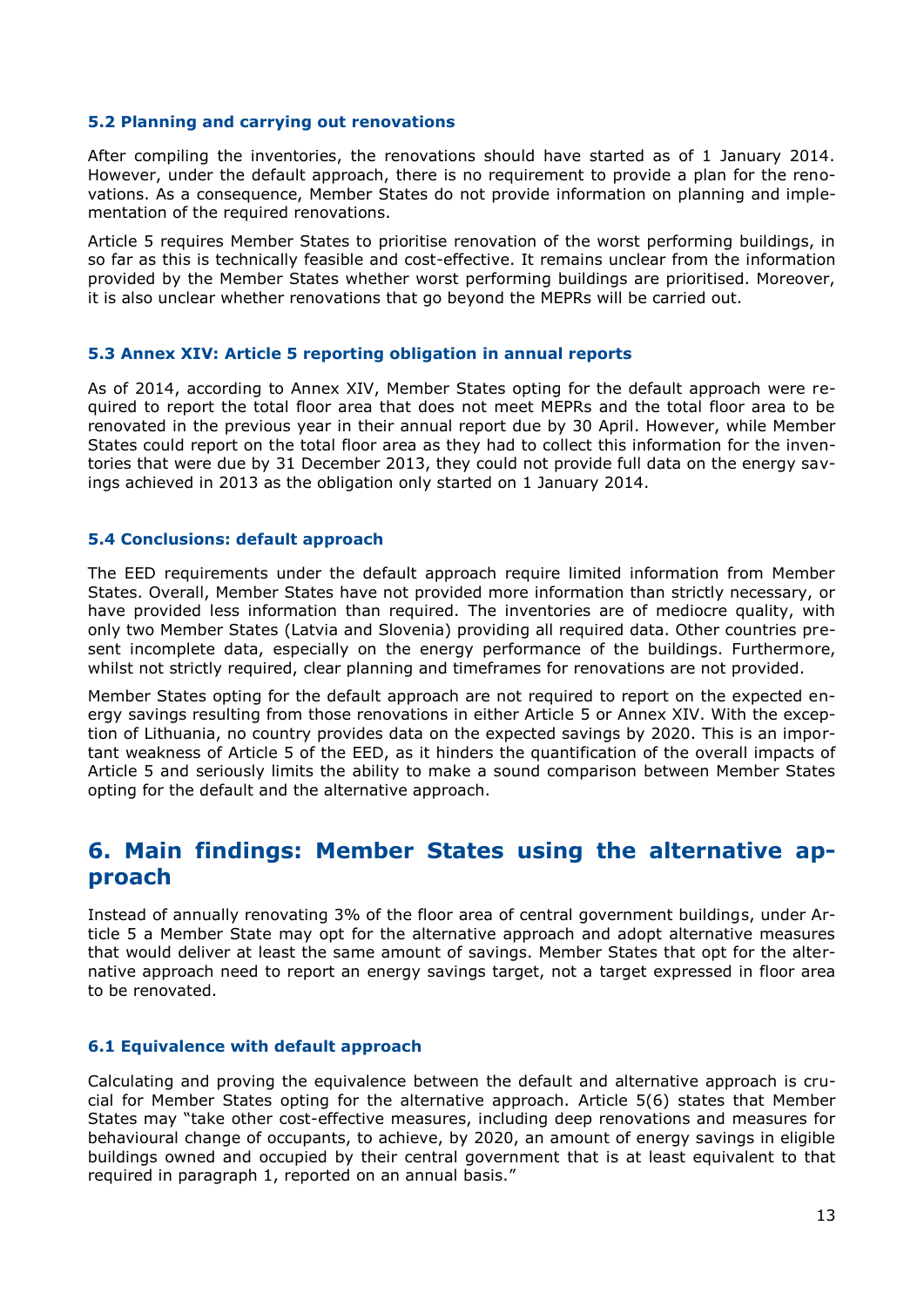As the Guidance note explains, "The fulfilment of either obligation is expected to lead to an equivalent targeted improvement in the energy performance of buildings, the chosen approach will mainly determine only the manner in which this target is reached."

Thus, a country that has chosen the alternative approach should calculate the energy savings that the default approach would have delivered. If the amount of energy savings delivered by the alternative approach is not "at least equivalent" to this, equivalence is not ensured, i.e., the country is making less effort than it would have if it had selected the default approach.

### **Estimation of the area and of the savings**

Only Member States that have chosen the default approach are required to publish an inventory that includes the buildings owned and occupied by central government. Notwithstanding the above, an inventory would be the best way to ensure the equivalence between the default and the alternative approach. The use of the inventory, rather than of estimations, would allow each Member State to calculate the 3% floor area of the buildings covered by the obligation, as well as provide detailed information about the energy performance of each building and the related savings that a renovation could generate. Out of the 17 countries that have selected the alternative approach, only Ireland, Croatia, Malta, Slovakia have published an inventory with their notification that provides clear information about each building covered by the obligation, its area, as well as its energy performance. Portugal and some of the obliged entities of Belgium<sup>20</sup> have also provided an inventory but with incomplete information on floor area and energy performance per building. The remaining 11 Member States have not provided an inventory; their data on building floor areas and performance are derived from a collection of data that is put together by their relevant national ministry or energy agency. To estimate the savings that the renovation would have achieved, as also indicated in Article 5 and the Guidance note provided by the Commission, countries have generally used standard values associated to reference buildings.

### **Cumulative savings over the whole period 2014-2020**

-

In the Commission guidance note, it is explained that "the energy savings achieved under the alternative approach are cumulative, meaning that Member States are required to achieve the sum of annual savings over the whole period between 2014 and 2020 $^{\prime\prime21}$ .

The rationale behind the application of the cumulative savings is that when a renovation takes place, the energy savings do not stop after the first year; on the contrary, the savings remain throughout the entire lifetime of the building. Therefore, savings from alternative measures should be counted cumulatively over the whole period 2014-2020 to be equivalent to savings from renovations that would have taken place under the default approach.

 $20$  The notion of central government buildings covers in Belgium building that are owned and occupied by the Federal Government, the Brussels Region, the Flemish Region, the Walloon Region, the German speaking community, the Federation Wallonia-Brussels, the "Commission Communautaire commune" and the "Commission communautaire française."

<sup>&</sup>lt;sup>21</sup> http://eur-lex.europa.eu/legal-content/EN/TXT/PDF/?uri=CELEX:52013SC0445&from=EN, page 4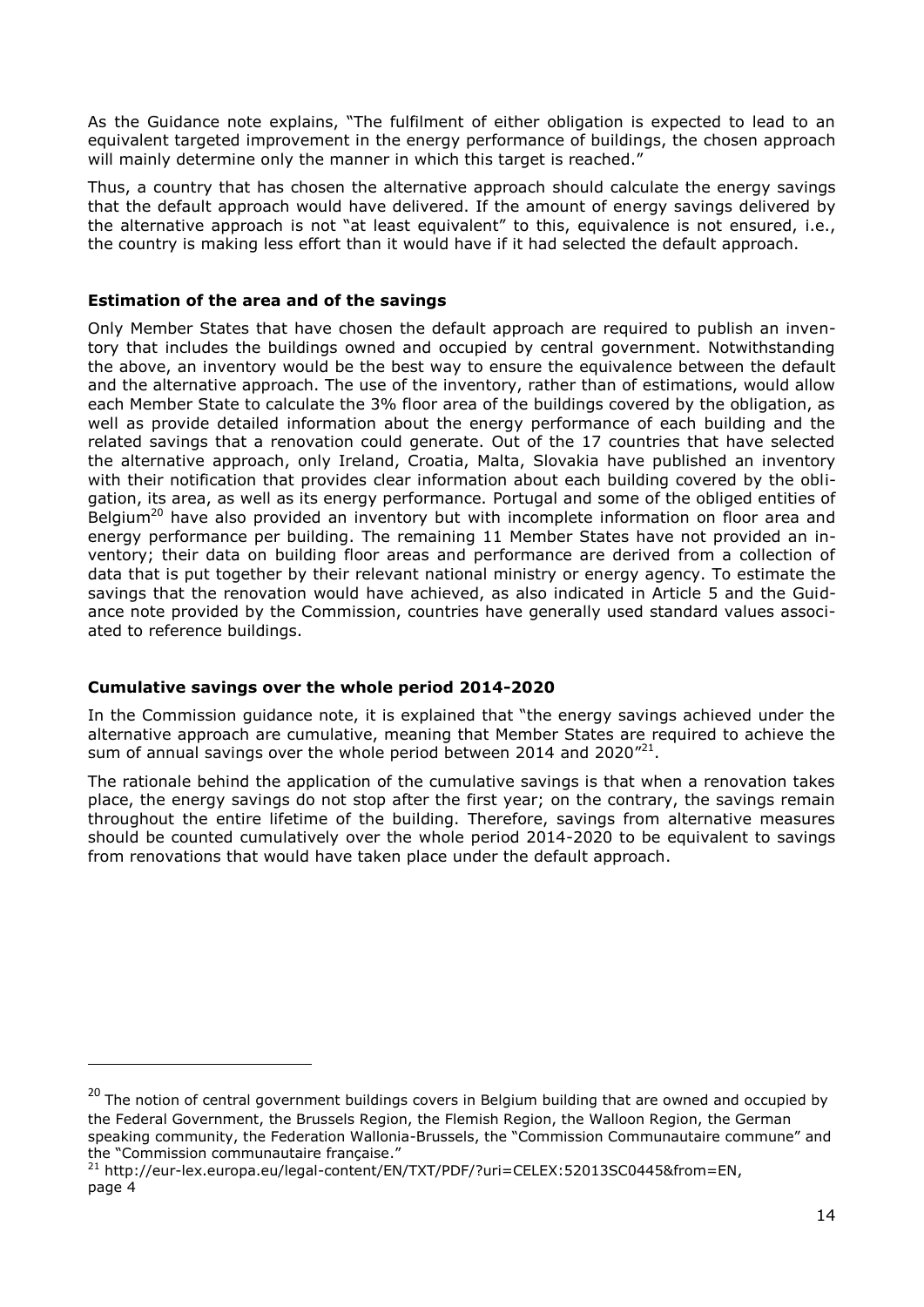The table below provides a visual clarification of the calculation of cumulative savings and is inspired by the Commission guidance note on Article 7 of the EED, in which the calculation of cumulative savings is explained in greater detail.

#### <span id="page-14-0"></span>**Table 2 - Exemplification of calculation of cumulative savings over the whole period 2014- 2020 (the annual savings below are purely illustrative and do not correspond to any reported national figure)**

| Year  | Energy savings resulting from yearly 3% renovation |    |    |    |    | Total |    |     |
|-------|----------------------------------------------------|----|----|----|----|-------|----|-----|
| 2014  | 40                                                 |    |    |    |    |       |    | 40  |
| 2015  | 40                                                 | 38 |    |    |    |       |    | 78  |
| 2016  | 40                                                 | 38 | 35 |    |    |       |    | 113 |
| 2017  | 40                                                 | 38 | 35 | 30 |    |       |    | 143 |
| 2018  | 40                                                 | 38 | 35 | 30 | 27 |       |    | 170 |
| 2019  | 40                                                 | 38 | 35 | 30 | 27 | 22    |    | 192 |
| 2020  | 40                                                 | 38 | 35 | 30 | 27 | 22    | 21 | 213 |
| Total |                                                    |    |    |    |    |       |    | 949 |

This means that to correctly calculate equivalence in line with what is stated in the Guidance note, a Member State should:

1) Estimate, for each year, the energy savings that would result from renovating 3% of the central government buildings' useful floor area that does not meet the MEPRs;

2) Multiply the estimated annual savings for the remaining number of years up to 2020 (7 years for the renovations carried out in 2014, 6 years for the renovations carried out in 2015 and so on); and

3) Sum the year-on-year savings that would be generated by each annual renovation of 3% of the floor area of central government buildings.

### **Spreading of savings over the 2014-2020 period**

While Member States choosing the default approach have to carry out yearly efforts to meet the requirements of Article 5 (with the possibility of having some flexibility), for Member States using the alternative approach there is no guidance on how the savings need to be spread over the period 2014-2020. The savings should ideally increase by a linear progression over the seven year obligation period and reach the peak in the year 2020 in order to contribute towards the 2020 energy efficiency target. To ensure that this happens, cumulative savings in the year 2020 would also need to be taken into account.

Due to the lack of guidance in the current Guidance Document, there is a risk that a Member State could deliver the savings only at the beginning or the end of the 2014-2020 period, or put in place policies that create "stops-and-goes". Even if this is less relevant to prove equivalence with the default approach, it is highly relevant to ensuring that alternative measures selected are persistent, deliver long term effects, transform the market and contribute to meeting the 2020 target.

### **Member States' reports**

Most Member States that apply the alternative approach do not seem to calculate the equivalence with the default approach correctly, as they do not account for cumulative savings over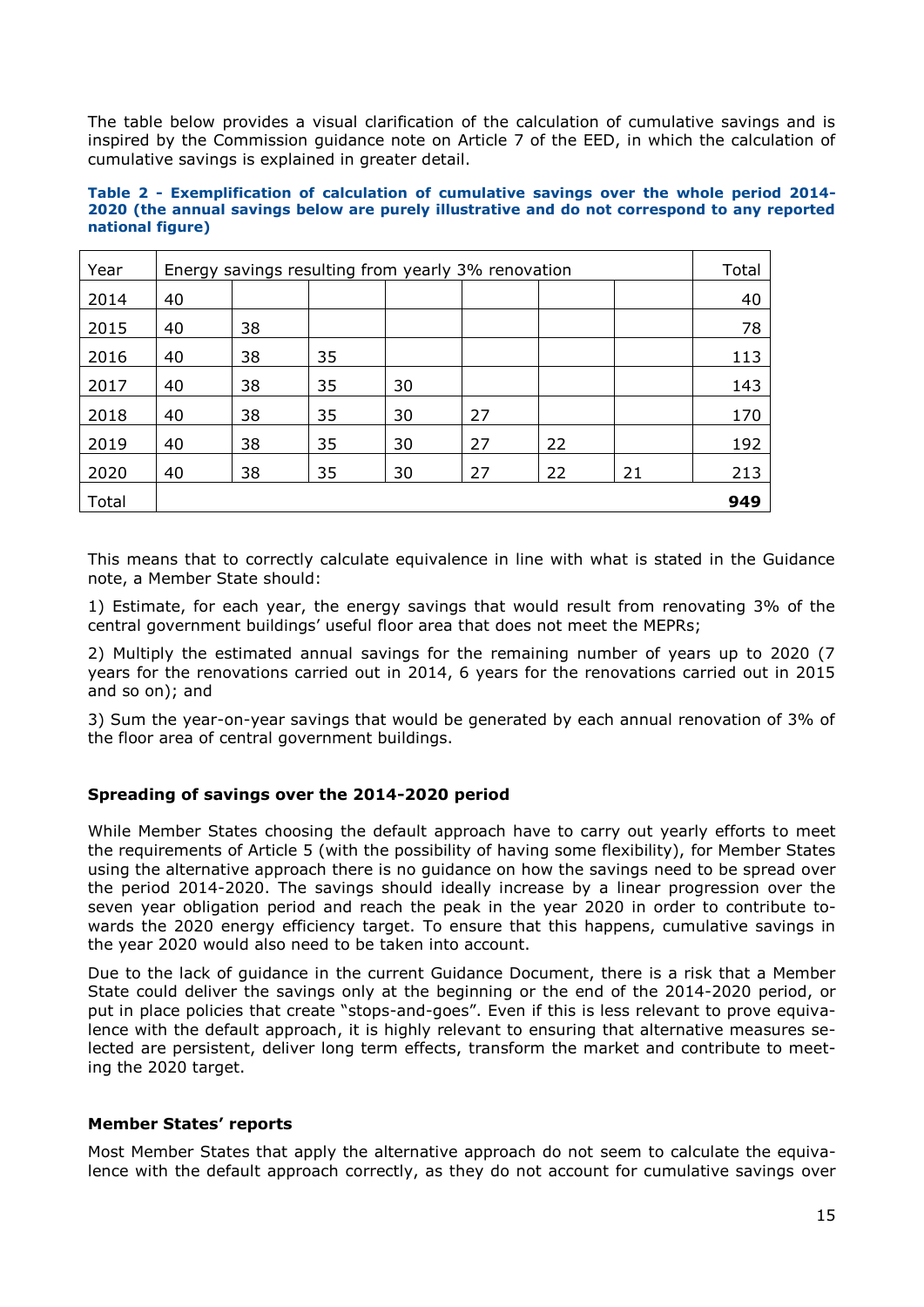the whole period 2014-2020. For example, when calculating the savings for the period 2014- 2020 some Member States only report cumulative savings for the year 2020, which would be equivalent to the savings in the 2020 column in Table 2 above. As mentioned above, cumulative savings in the year 2020 are extremely relevant, but, as such, do not ensure equivalence with the default approach.

Out of 17 countries that have selected the alternative approach, only five countries - Austria, Croatia, France, Italy and Slovakia - have calculated and reported the equivalence with the default approach by calculating cumulative savings over the whole 2014-2020 period. However, France reports a target that seems inaccurate and too low compared to own calculations.

Belgium, Denmark, Finland, Malta, Sweden, and the Netherlands do not report cumulative savings over the period 2014-2020 but report cumulative savings in the year 2020 only.

UK notifies cumulative savings in 2019 and it fails to communicate the savings for the year 2020, as if its obligation stops on 31 December 2019.

Ireland, Portugal and Poland have only reported an annual target and have not communicated to the Commission their savings for the whole period 2014-2020.

Germany has reported no target at all. The Czech Republic has not notified the Commission the choice of the alternative approach, but mentions the alternative approach to Article 5 in its National Energy Efficiency Action Plan; however, there is no energy savings target.

#### <span id="page-15-0"></span>**Table 3 - Alternative approach: energy savings targets reported by Member States**

*NOTE: The numbers in bold represent the targets reported by the Member States in their notification; the others represent our own calculations and they are approximations as the full data is not available in all cases. The calculations are available upon request, by contacting [secre](mailto:secretariat@energycoalition.eu)[tariat@energycoalition.eu](mailto:secretariat@energycoalition.eu)*

|                | <b>Annual</b> | <b>Cumulative</b><br>in 2020<br>(GWh) | <b>Cumulative</b><br>2014-2020<br>(GWh) | <b>Comment</b>                                                                                                                                               |
|----------------|---------------|---------------------------------------|-----------------------------------------|--------------------------------------------------------------------------------------------------------------------------------------------------------------|
| Austria        |               | 12                                    | 48                                      |                                                                                                                                                              |
| Belgium        |               |                                       |                                         | Belgium did not provide an<br>overall target, but separate<br>figures for cumulative savings<br>in 2020 available for each<br>separate entity. <sup>22</sup> |
| Croatia        | 1.3           | 9.5                                   | 38                                      |                                                                                                                                                              |
| Czech Republic |               |                                       |                                         | No target reported                                                                                                                                           |
| Denmark        |               | 148                                   | 610                                     |                                                                                                                                                              |
| Finland        |               | 8.2                                   | 34                                      |                                                                                                                                                              |
| France         |               | 707.9                                 | 2477                                    | cumulative 2014-2020<br>The<br>number appears to be incor-<br>rectly calculated. We estimate<br>the correct number to be 3171<br>GWh.                        |
| Germany        |               |                                       |                                         | No target reported                                                                                                                                           |

<sup>22</sup> See footnote 20.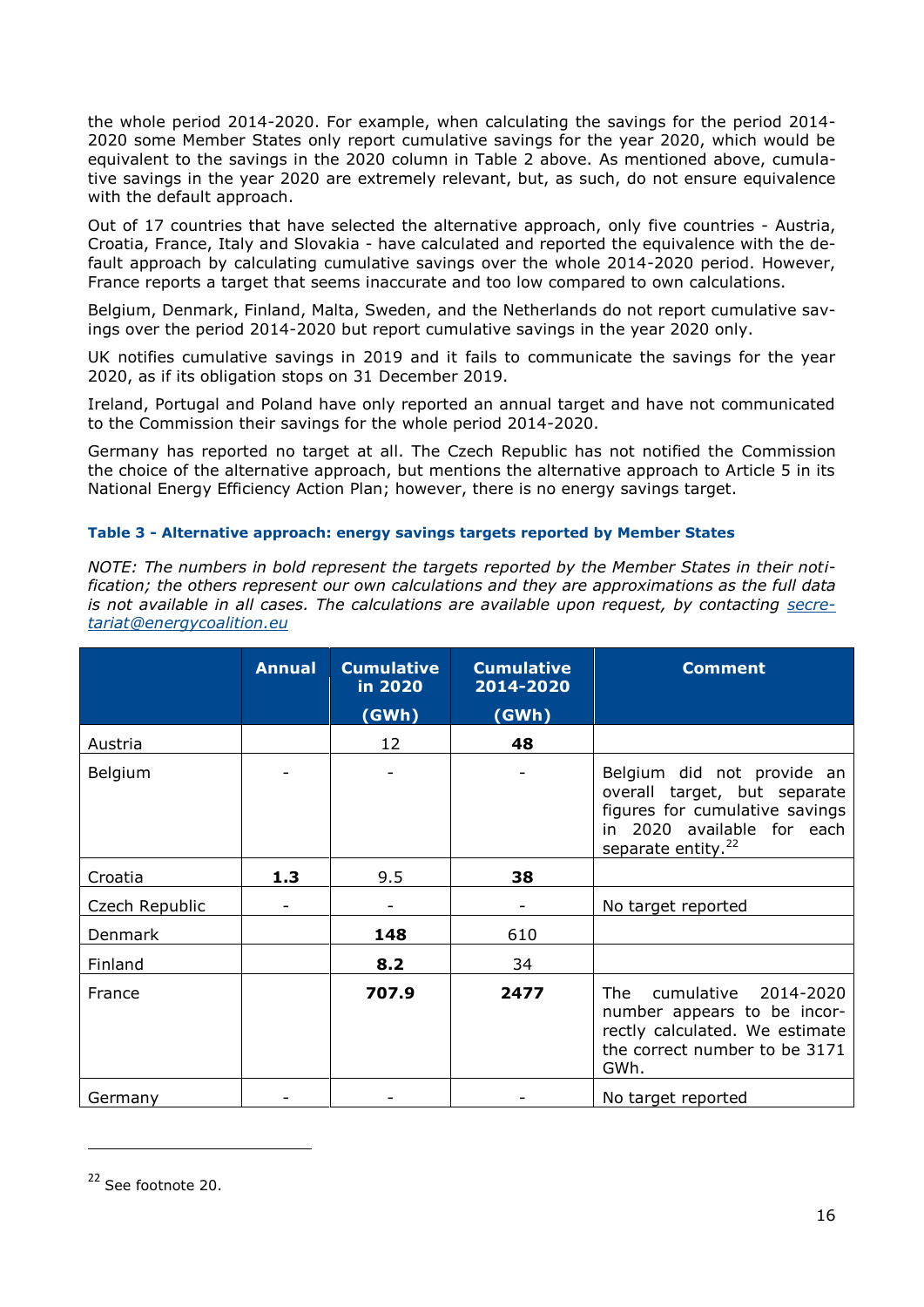| Ireland         | 1.3         | 9.1   | $36.4^{23}$ |                                                                                                                                                                                                                   |
|-----------------|-------------|-------|-------------|-------------------------------------------------------------------------------------------------------------------------------------------------------------------------------------------------------------------|
| Italy           |             | 111.9 | 458.7       |                                                                                                                                                                                                                   |
| Malta           | 0.08        | 0.55  | 2.22        |                                                                                                                                                                                                                   |
| The Netherlands |             | 60.8  | 243         |                                                                                                                                                                                                                   |
| Poland          | $2.12^{24}$ |       | 59,3625     |                                                                                                                                                                                                                   |
| Portugal        | 0.6         | 4.2   | $16.8^{26}$ |                                                                                                                                                                                                                   |
| Slovakia        |             | 13.14 | 52.7        | The Slovak notification sug-<br>gests that 52.7 GWh would be<br>per year, but looking at the<br>data provided, these seem to<br>be cumulative savings for the<br>whole 2014-2020 period.                          |
| Sweden          |             | 20.6  | 85          |                                                                                                                                                                                                                   |
| UK              |             | 163.6 |             | The UK does not provide the<br>yearly savings for 2020 and<br>calculate the savings only up<br>to the end of 2019; therefore<br>it is not possible to estimate<br>the cumulative savings for the<br>whole period. |

It is not possible to verify whether the savings that Member States have declared are correctly calculated as there is no way to check, for example, the reported floor on which the calculation of their savings is based or the data on the energy performance of their buildings is not available.

### <span id="page-16-0"></span>**6.2 Planning and carrying out of alternative measures**

Member States are required to provide details about the measures they have selected to comply with Article 5(6) of the EED. The legal text does not provide a full list of the eligible alternative measures, but highlights some examples such as deep renovations and measures that encourage change in the behaviour of buildings' occupants. Member States are therefore free to select the type of interventions they consider most appropriate, with the limitation that they should be carried out in buildings owned and occupied by the central government. In practice, this has resulted in most of the countries listing a long series of alternative measures that are a patchwork of separate actions rather than parts of a well-structured strategy for reducing the energy consumption of the central government building stock (see Table 4).

Among the good practices, countries link the alternative measures planned with available financing to carry them out; for example, Croatia, Italy, Slovakia and Poland clearly refer to the use of Structural and Cohesion Funds to comply with Article 5 obligations.

Nine countries plan to achieve savings by encouraging behavioural change of occupants and raising awareness. Ireland plans to put in place a large-scale behavioural change campaign to

<sup>&</sup>lt;sup>23</sup> The cumulative savings for the period 2014-2020 have been calculated assuming as an average the yearly savings reported.

<sup>&</sup>lt;sup>24</sup> Poland reports an annual target of 2122.15GWh, but this appears to be a mistake in the unit (GWh instead of MWh).

<sup>&</sup>lt;sup>25</sup> See footnote 23.

<sup>&</sup>lt;sup>26</sup> See footnote 23.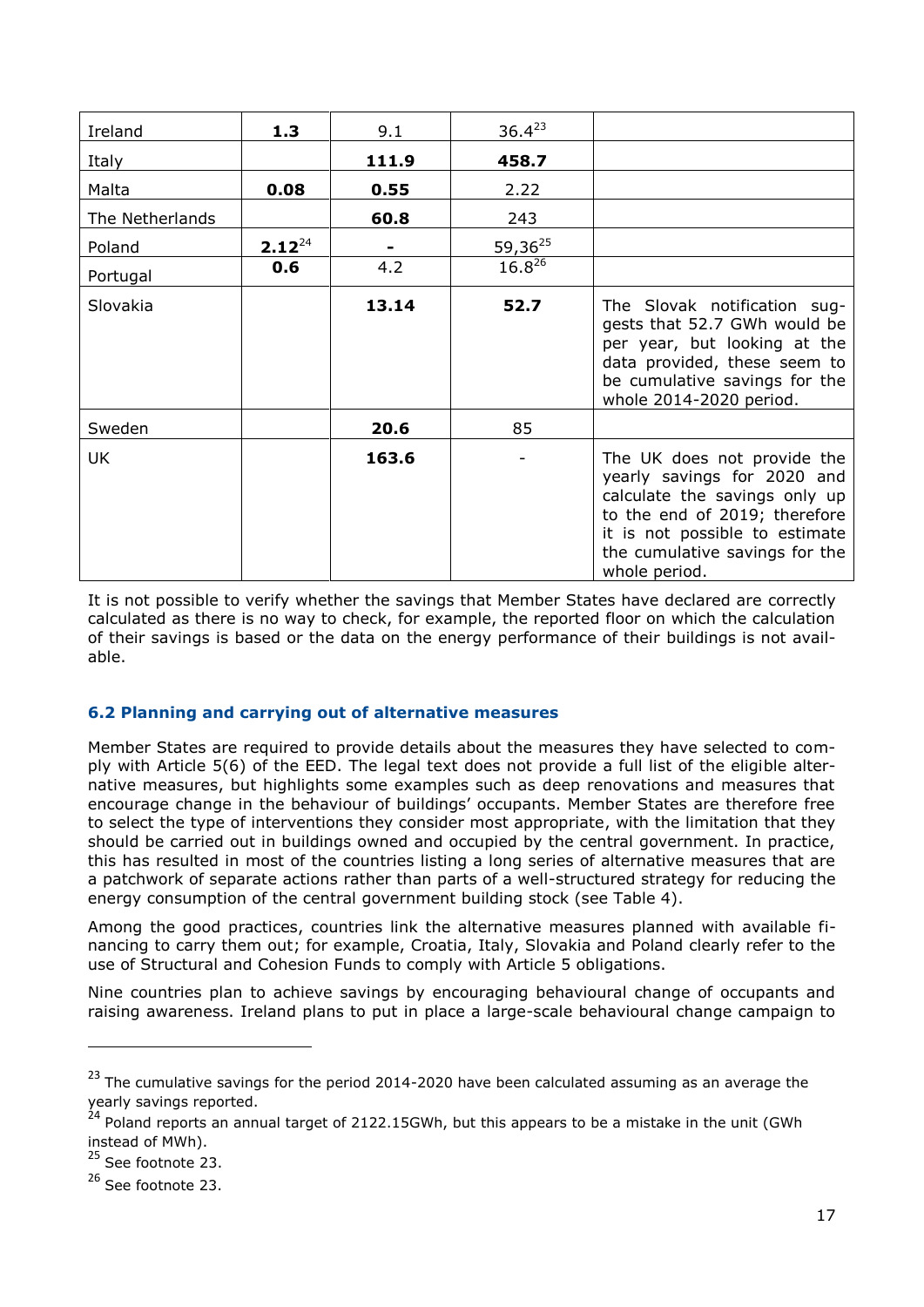meet its obligations under Article 5. While most of the countries will undertake building renovations among other measures, only Belgium, Italy, and Slovakia have explicitly committed to carrying out deep renovations of central government buildings. Measures whose main purpose is to support the development of renewable energy are also included, as reported in the notifications of Malta and Poland. While the uptake of renewables is in itself positive, it is not an energy efficiency measure and is not considered eligible for implementing Article 5.

Austria, the Belgian region of Flanders, Finland, France, Malta and UK are using the flexibility mechanisms foreseen in Article  $5(4)^{27}$ , which are also available for those countries using the alternative approach according to the Commission's guidance note. In particular, Austria, Finland and France list selling-off buildings as one of the alternative measures, the Belgian region of Flanders plans "floor area reductions", Malta more generally refers to "reallocation of employees in offices", while the UK takes into account "estate rationalisation" to set a lower energy savings target up-front.

To assess the credibility and monitor the impacts of the alternative measures, an estimation of the energy savings they would deliver is needed. However, out of the 17 countries that have chosen the alternative approach, only Austria, Croatia, Ireland and Finland give a clear figure for the savings per individual measure.

Finally, the additionality of the alternative measures is also relevant to evaluate the degree of compliance. Several Member States notify policy measures and actions that were already planned before the adoption of the EED. While from a legal perspective this is allowed, it indicates that EU legislation does not always trigger additional action at the national level.

France will comply with Article 5 by implementing the measures already agreed upon and planned under the "Grenelle de l'Environnement". The UK is also planning to use existing schemes that are already operating such as the Greening Government Commitments in the UK, the 2013 Carbon Management Plan for Scotland and the Climate Change Strategy for Wales. Finland, on the other hand seems to be planning new measures in central government buildings as a direct consequence of complying with Article 5 of the EED.

| <b>Member</b><br><b>State</b> | <b>Planned alternative measures</b>                                                                                                                                                           | <b>Savings esti-</b><br>mated for<br>measures  |
|-------------------------------|-----------------------------------------------------------------------------------------------------------------------------------------------------------------------------------------------|------------------------------------------------|
| Austria                       | 1. Building renovation and floor area reduction (selling off)<br>2. Energy services contracting, including for the building<br>envelope<br>3. Energy management, including behavioural change | Yes (for each in-<br>dividual<br>meas-<br>ure) |
| Belgium <sup>28</sup>         | <b>Brussels Region</b><br>1. Use of PLAGE (Local Action Plan for Energy manage-<br>ment).                                                                                                     | No                                             |
|                               | Flemish Region<br>1. Implementation of recommendations included in the<br>EPC.<br>2. Construction of new energy efficient buildings<br>3. Deep renovations                                    |                                                |
|                               | <b>Walloon Region</b><br>1. Measures resulting from energy audits carried out un-                                                                                                             |                                                |

#### <span id="page-17-0"></span>**Table 4 - Overview of alternative measures selected by MSs**

<sup>&</sup>lt;sup>27</sup> See Annex III.

 $28$  The alternative measures planned by the Federal Government, the German speaking community, the Federation Wallonia-Brussels, the "Commission Communautaire commune" and the "Commission communautaire française" have not been analysed as their energy savings targets are very small.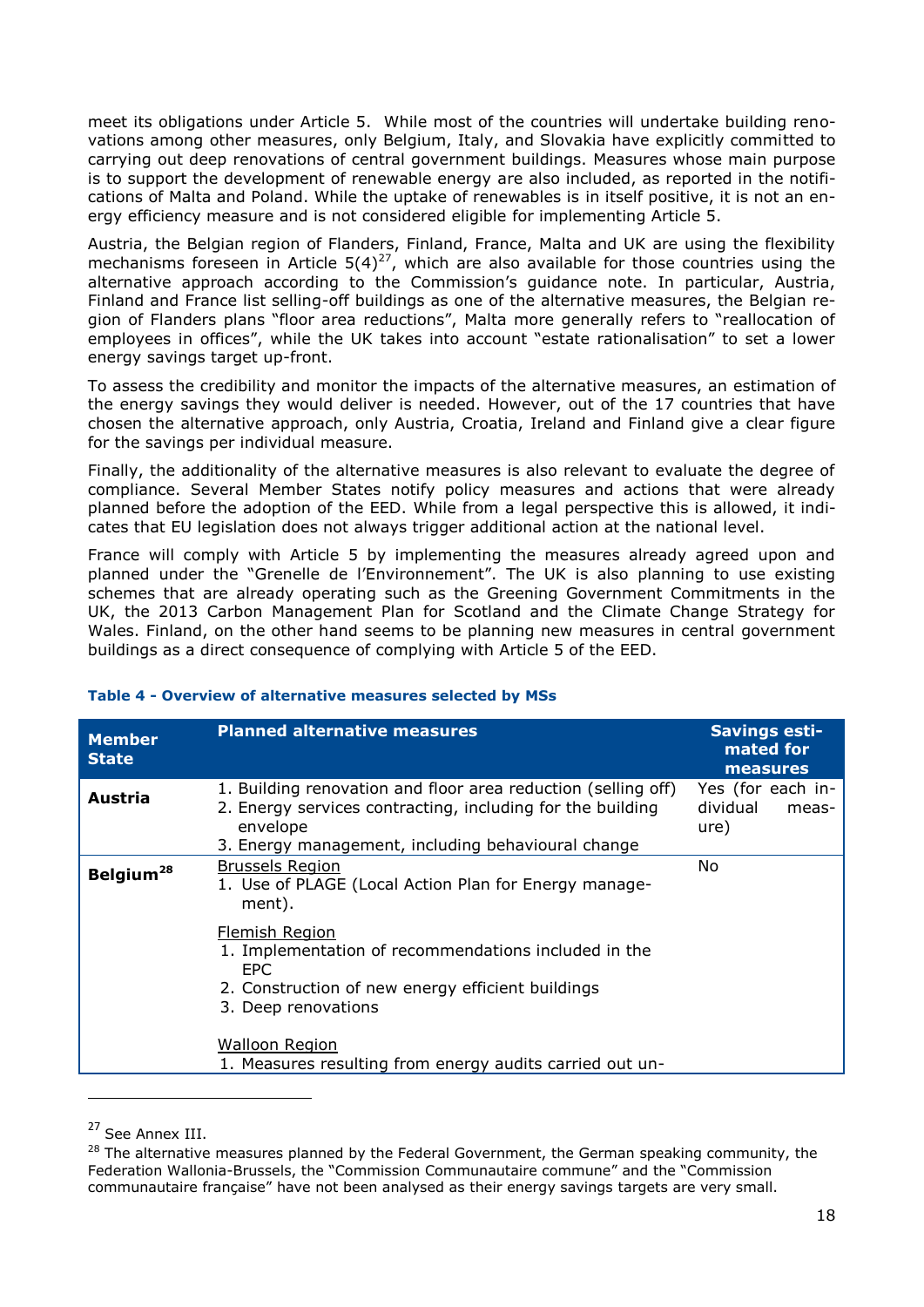|                 | der the program UREBA (Rational Use of Energy in Pub-<br>lic Buildings)                                                                                                               |                                        |
|-----------------|---------------------------------------------------------------------------------------------------------------------------------------------------------------------------------------|----------------------------------------|
| <b>Croatia</b>  | 1. Programme of energy renovation of public sector build-<br>ings 2014-2015                                                                                                           | Yes (for each in-<br>dividual<br>meas- |
|                 | 2. Energy renovation of public sector buildings 2016-2020                                                                                                                             | ure)                                   |
|                 | 3. Connecting Energy Management for Information Sys-                                                                                                                                  |                                        |
|                 | tems with the metering and charging systems of en-                                                                                                                                    |                                        |
|                 | ergy commodity and water suppliers <sup>29</sup>                                                                                                                                      |                                        |
| <b>Czech</b>    | 1. Behavioural change                                                                                                                                                                 | No                                     |
| <b>Republic</b> | 2. Renovation of heating systems<br>3. Renovation of building envelope <sup>30</sup>                                                                                                  |                                        |
|                 | 1. Awareness-raising                                                                                                                                                                  | No                                     |
| <b>Denmark</b>  | 2. Switching to energy saving devices                                                                                                                                                 |                                        |
|                 | 3. Moving over to energy efficient construction                                                                                                                                       |                                        |
|                 | 4. Optimising land use                                                                                                                                                                |                                        |
|                 | 5. Renovation of buildings                                                                                                                                                            |                                        |
|                 | 6. Operations optimisation                                                                                                                                                            |                                        |
|                 | 1. Penalties and bonuses in contracts with property man-                                                                                                                              | Yes (for each in-                      |
| <b>Finland</b>  | agement companies                                                                                                                                                                     | dividual<br>meas-                      |
|                 | 2. Raising awareness of building users                                                                                                                                                | ure)                                   |
|                 | 3. Building renovation                                                                                                                                                                |                                        |
|                 | 4. Technical operational guidance and remote monitoring                                                                                                                               |                                        |
|                 | 5. Inspections of down time electricity use                                                                                                                                           |                                        |
|                 | 6. Space efficiency improvements                                                                                                                                                      |                                        |
|                 | 7. Rental contracts being renewed will take the form of                                                                                                                               |                                        |
|                 | Green Lease contracts.                                                                                                                                                                |                                        |
|                 | 8. Energy efficiency for central government entities in op-<br>eration in 2014                                                                                                        |                                        |
| <b>France</b>   | Existing measures already planned to achieve the objec-<br>tives of the "Grenelle de l'Environnement". These includes:<br>Renovation of envelope and technical building sys-<br>tems; | Some indication                        |
|                 | Behavioural change of occupants; and                                                                                                                                                  |                                        |
|                 | Reduction of area and selling off.                                                                                                                                                    |                                        |
| Germany         | A national 'Energy refurbishment roadmap for Federal<br>Government properties' (ESB) <sup>31</sup>                                                                                    | No                                     |
| <b>Ireland</b>  | Large scale behavioural change campaign.                                                                                                                                              | Yes (savings are                       |
|                 |                                                                                                                                                                                       | achieved by one<br>single measure)     |
| <b>Italy</b>    | 1. Renovation of technical systems (heating, cooling, light-                                                                                                                          | No                                     |
|                 | ing)<br>2. Renovation of technical systems and renovation of the                                                                                                                      |                                        |
|                 | building envelope                                                                                                                                                                     |                                        |
|                 | 3. Deep renovations                                                                                                                                                                   |                                        |
|                 | 1. New energy efficient lighting systems                                                                                                                                              | No                                     |
| <b>Malta</b>    | 2. Smart meter installations                                                                                                                                                          |                                        |
|                 | 3. Energy Management systems: control of Air Condition-                                                                                                                               |                                        |

<sup>29</sup> Information from the Croatian National Energy Efficiency Action Plan, [http://ec.europa.eu/energy/sites/ener/files/documents/2013\\_hr\\_article5\\_hr.pdf](http://ec.europa.eu/energy/sites/ener/files/documents/2013_hr_article5_hr.pdf) <sup>30</sup> From Czech Republic National Energy Efficiency Action Plan, page 30, [http://ec.europa.eu/energy/sites/ener/files/documents/2014\\_neeap\\_cs\\_czech-republic.pdf](http://ec.europa.eu/energy/sites/ener/files/documents/2014_neeap_cs_czech-republic.pdf)  $31$  Germany National Energy Efficiency Action Plan, page 57, available at

[http://ec.europa.eu/energy/efficiency/eed/doc/neep/2014\\_neeap\\_en\\_germany.pdf](http://ec.europa.eu/energy/efficiency/eed/doc/neep/2014_neeap_en_germany.pdf)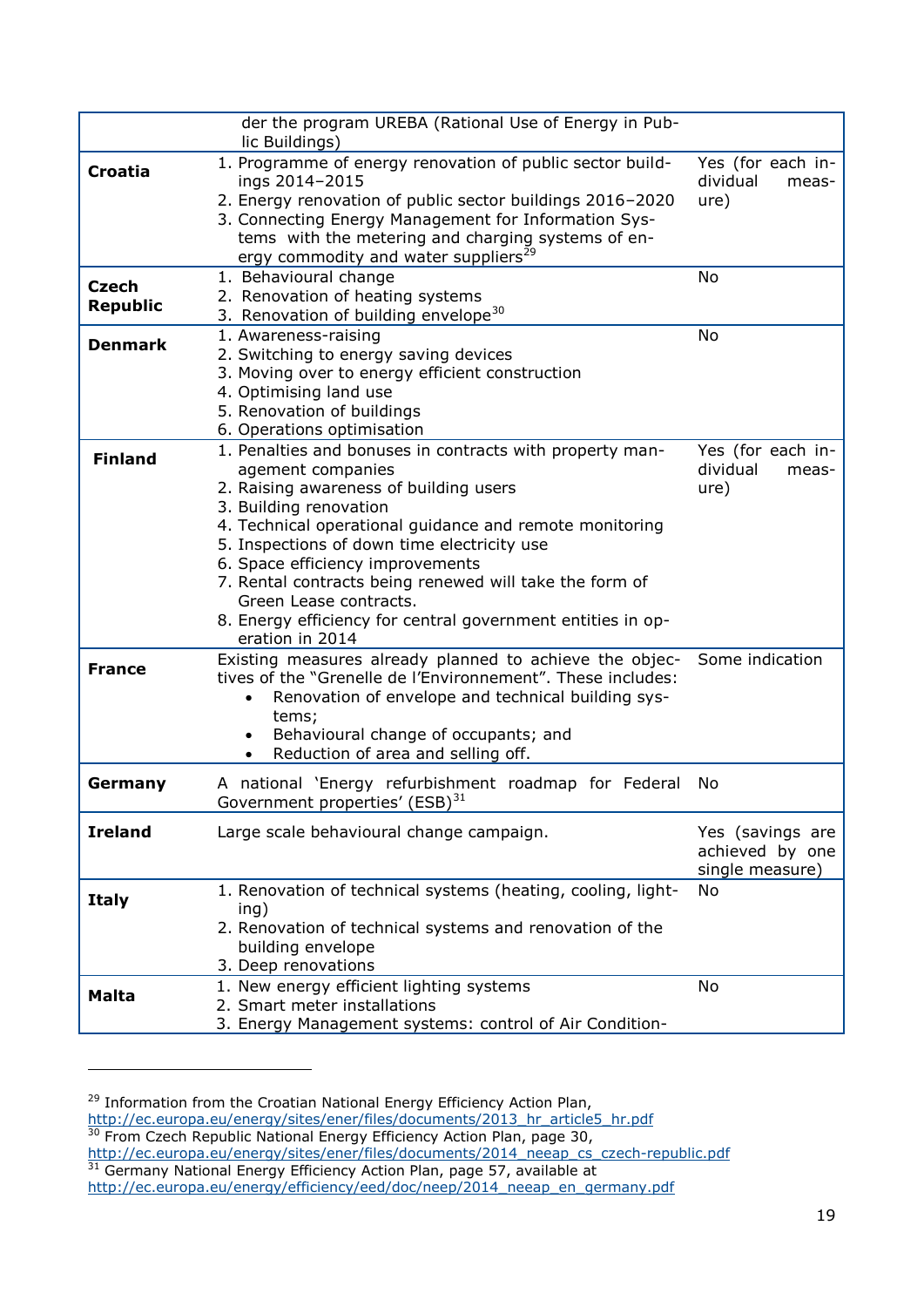|                      | ings (ACs) and lighting, dimmers etc.<br>4. Replacement of ACs to inverter integrated ACs<br>5. Replacement of fluorescent tubes to LEDs<br>6. Sustainable procurement of appliances and equipment<br>7. PVs installation for own consumption<br>8. SWH installation                                                                                                                                                                |                  |     |      |
|----------------------|-------------------------------------------------------------------------------------------------------------------------------------------------------------------------------------------------------------------------------------------------------------------------------------------------------------------------------------------------------------------------------------------------------------------------------------|------------------|-----|------|
|                      | 9. Behavioural change such as the reallocation of employ-<br>ees in offices and habitual behaviour of employees<br>10. Roof and wall insulation/double glazing or glass tinting<br>11. Other measures included in 'minimum energy perform-<br>ance requirements'                                                                                                                                                                    |                  |     |      |
| The Nether-<br>lands | 1. The Government Buildings Agency will continue the re-<br>alisation of 2% energy savings per year through sus-<br>tainable procurement, optimising and tuning of energy<br>installations or the deployment of ESCOs and energy<br>performance contracting<br>2. The Ministry of Defence will continue the implementa-<br>tion of recommended energy savings measures from<br>the Energy Performance Advice                        | No               |     |      |
| <b>Poland</b>        | 1. Fulfilling MEPRs<br>2. Support for energy efficiency and renewables in the<br>public and housing sectors<br>3. Raising awareness and thermal modernisation projects<br>supported by the National Fund for Environmental Pro-<br>tection and Water Management<br>4. Use of renewable energy in buildings used by public en-<br>tities<br>5. Handbook with best practices to improve energy effi-<br>ciency available on a website | Only<br>measures | for | some |
| Portugal             | 1. Identification of local energy manager responsible for<br>promoting energy efficiency measures<br>2. Energy services contracting<br>3. Implementation of an energy efficiency action plan                                                                                                                                                                                                                                        | No               |     |      |
| <b>Slovakia</b>      | 1. Improving energy efficiency in buildings (including<br>thermal modernisation as well as renovation of technical<br>building systems)<br>2. Energy audits<br>3. Behavioural change of occupants                                                                                                                                                                                                                                   | No               |     |      |
| <b>Sweden</b>        | No measures specified. The notification says that regula-<br>tion providing details will follow at a later stage.                                                                                                                                                                                                                                                                                                                   | No               |     |      |
| UK                   | Several existing schemes such as:<br>. The Greening Government Commitments in the UK<br>. The 2013 Carbon Management Plan for Scotland<br>• The Climate Change Strategy for Wales                                                                                                                                                                                                                                                   | No               |     |      |

### <span id="page-19-0"></span>**6.3 Annex XIV: Article 5 reporting obligation in annual reports**

While Member States had to provide details of the alternative measures planned in the notifications, the information on the energy savings achieved each year needs to be included in their Annual Report (Annex XIV, part 1(d)). However, as already explained in section 5.3, there is an inconsistency between the start date of the obligation (1 January 2014) and the first reporting deadline (April 2014) as Member States cannot report on the energy savings achieved in 2013 when the obligation only starts in 2014.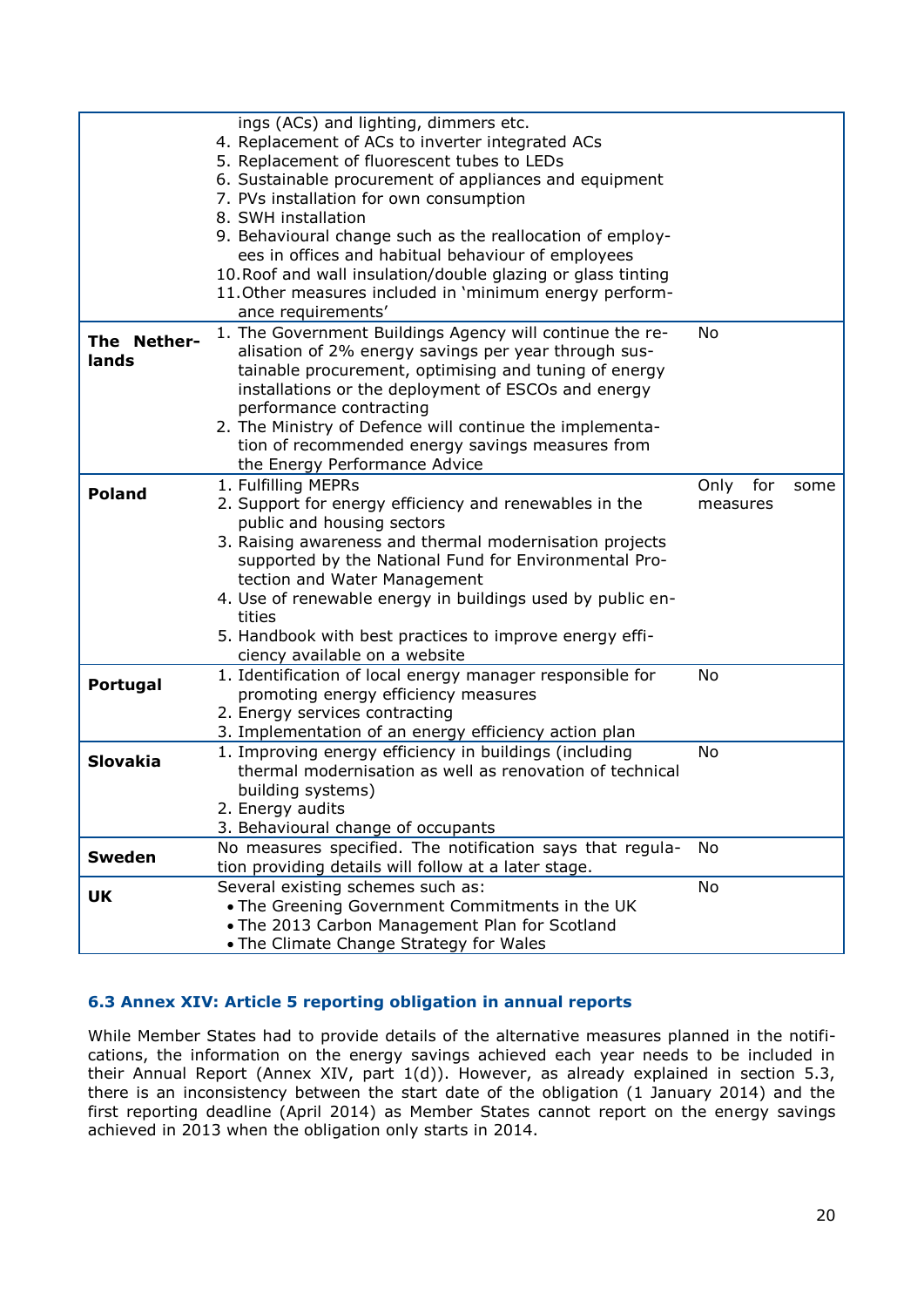#### <span id="page-20-0"></span>**6.4 Conclusions: alternative approach**

For most of the Member States that have selected the alternative approach, the equivalence with the default approach is unclear or questionable. This is because only 4 Member States report and correctly calculate cumulative annual savings for 2014-2020 and the others just report annual targets or cumulative annual savings in 2020 (or no target at all as for Czech Republic and Germany). The alternative measures that Member States are planning to put in place are most of the time not planned in a systematic way and they are not part of a comprehensive strategy to reduce the energy consumption of the public buildings.

## <span id="page-20-1"></span>**7. Estimation of the impacts of Article 5**

The renovation rate of the existing building stock is only about 1% per year in Europe. The main purpose of Article 5 is to accelerate the renovation rate, at least for the central government buildings, by setting a renovation target. However, the total energy saved by this article is expected to be rather low. Article 5 covers only a small proportion of buildings, those that are owned and occupied by the central government, de facto excluding rented buildings or even buildings that are not directly occupied by central government such as schools, hospitals, or lower tiers of government at regional and local level.

An estimation of the impact of Article 5 for 2014, the first year of its application is given below. However, this estimation is based on Member States' plans, not on reported data of renovations, or alternative measures that have already happened. These will become available in the Annual Reports due in April 2015 and later years. The estimation of impact is expressed in square metres expected to be renovated for those countries using the default approach, and in expected energy savings for those countries using the alternative approach.

For the 11 countries that have decided to use the default approach to renovate 3% of the floor area of central government buildings, the reported plans for renovations add up to a maximum of 1,064,057 m<sup>2</sup> in 2014. Six Member States (Cyprus, Estonia, Lithuania, Luxemburg, Slovenia and Spain) provided information on the floor area to be renovated in 2014. For the remaining Member States (Bulgaria, Greece, Hungary, Latvia and Romania) this information is the result of our own calculation. The calculations probably lead to an overestimation of the area to be renovated, as Member States only need to renovate the floor area that does not meet MEPRs, while the inventories did not provide full information whether the buildings listed were only those not meeting the MEPRs. Moreover, not all inventories clearly indicate the total number of buildings owned and occupied by the central government, versus other levels of government.

|                 | Floor area (m <sup>2</sup> ) planned<br>to be renovated in 2014 | <b>Source</b>                                   |
|-----------------|-----------------------------------------------------------------|-------------------------------------------------|
| <b>Bulgaria</b> | $\leq$ 225 668                                                  | Own-calculation based on NEEAP infor-<br>mation |
| Cyprus          | 18 500                                                          | Information provided in the CA report           |
| Estonia         | 45 000                                                          | <b>NEEAP</b>                                    |
| Greece          | $\leq$ 9 291                                                    | Own-calculation from inventory                  |
| Hungary         | $\leq$ 57 000                                                   | Own-calculation based on EED notifica-<br>tion  |
| Latvia          | $\leq$ 77 679                                                   | Own calculation based on NEEAP infor-<br>mation |
| Lithuania       | 66 703                                                          | <b>NEEAP</b>                                    |
| Luxemburg       | 4 7 8 5                                                         | EED notification                                |

### <span id="page-20-2"></span>**Table 5 - Planned floor area renovation for countries using the default approach**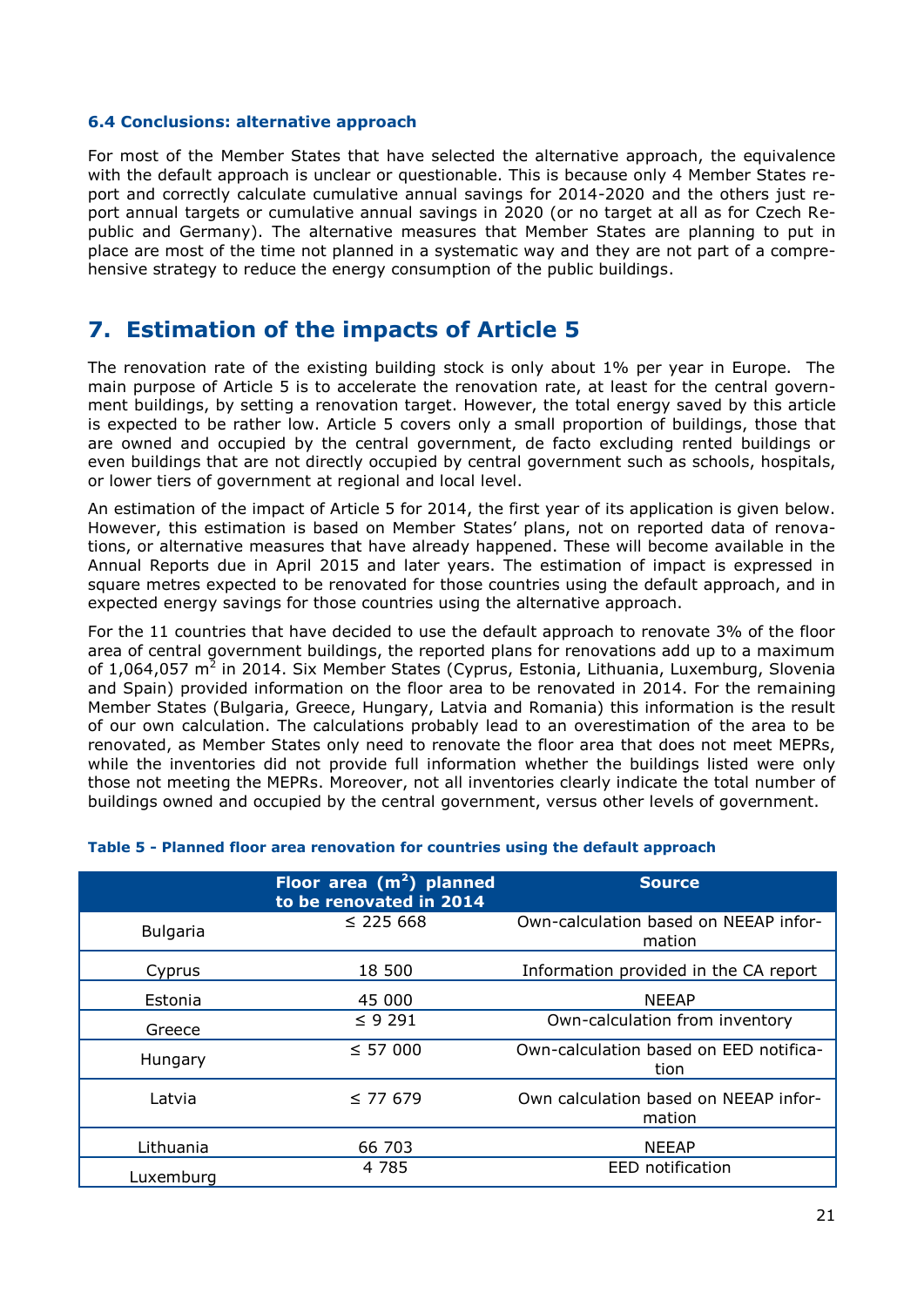| Romania      | $\leq$ 202 175 | Own-calculation from inventory |
|--------------|----------------|--------------------------------|
| Slovenia     | 21 249         | <b>NEEAP</b>                   |
| Spain        | 336 007        | <b>NEEAP</b>                   |
| <b>TOTAL</b> | $\leq 1064057$ |                                |

The planned savings in 2014 resulting from the alternative measures of those Member States opting for the alternative approach add up to roughly 285 GWh (this excludes Germany and Czech Republic as they did not communicate any target).

### <span id="page-21-0"></span>**Table 6 - Planned energy savings from alternative measures in 2014**

|                | <b>Expected Savings for 2014 (GWh)</b> | <b>Source</b>                     |
|----------------|----------------------------------------|-----------------------------------|
| Austria        | 12.3                                   | Notification                      |
| Belgium        | 0.0028                                 | Own-calculation from notification |
| Croatia        | 1.4                                    | Notification                      |
| Czech Republic | $\overline{\phantom{a}}$               | $\qquad \qquad -$                 |
| Denmark        | 23.2                                   | Annex to notification             |
| Finland        | 1.3                                    | Notification                      |
| France         | 141.4                                  | Notification                      |
| Germany        |                                        |                                   |
| Ireland        | 1.3                                    | Notification                      |
| Italy          | 17                                     | Notification                      |
| Malta          | 0.08                                   | Notification                      |
| Netherlands    | 28.7                                   | Own-calculation from notification |
| Poland         | 2.1                                    | Notification                      |
| Portugal       | 0.6                                    |                                   |
| Slovakia       | 1.8                                    | Own-calculation                   |
| Sweden         | 3.2                                    | Notification                      |
| UK             | 63.3                                   | Notification                      |
| <b>TOTAL</b>   | 285                                    |                                   |

Finally, in addition to the impact in terms of energy saved, the *raison d'être* of this article is also to be found in showcasing exemplary renovations of central government buildings: even a single state-of-the art renovation of an iconic public building could create awareness among citizens about energy efficiency in buildings and could indirectly contribute to increase household renovations. However, from the plans it is not possible to evaluate, or quantify, these positive spill-over effects on private renovations.

In conclusion, the impact of the implementation of Article 5, according to Member States' plans, is expected to be very limited for 2014. This is not only due to plans that show poor compliance with the Article 5 requirements, but also to a general lack of ambition of the article itself because of its limited scope.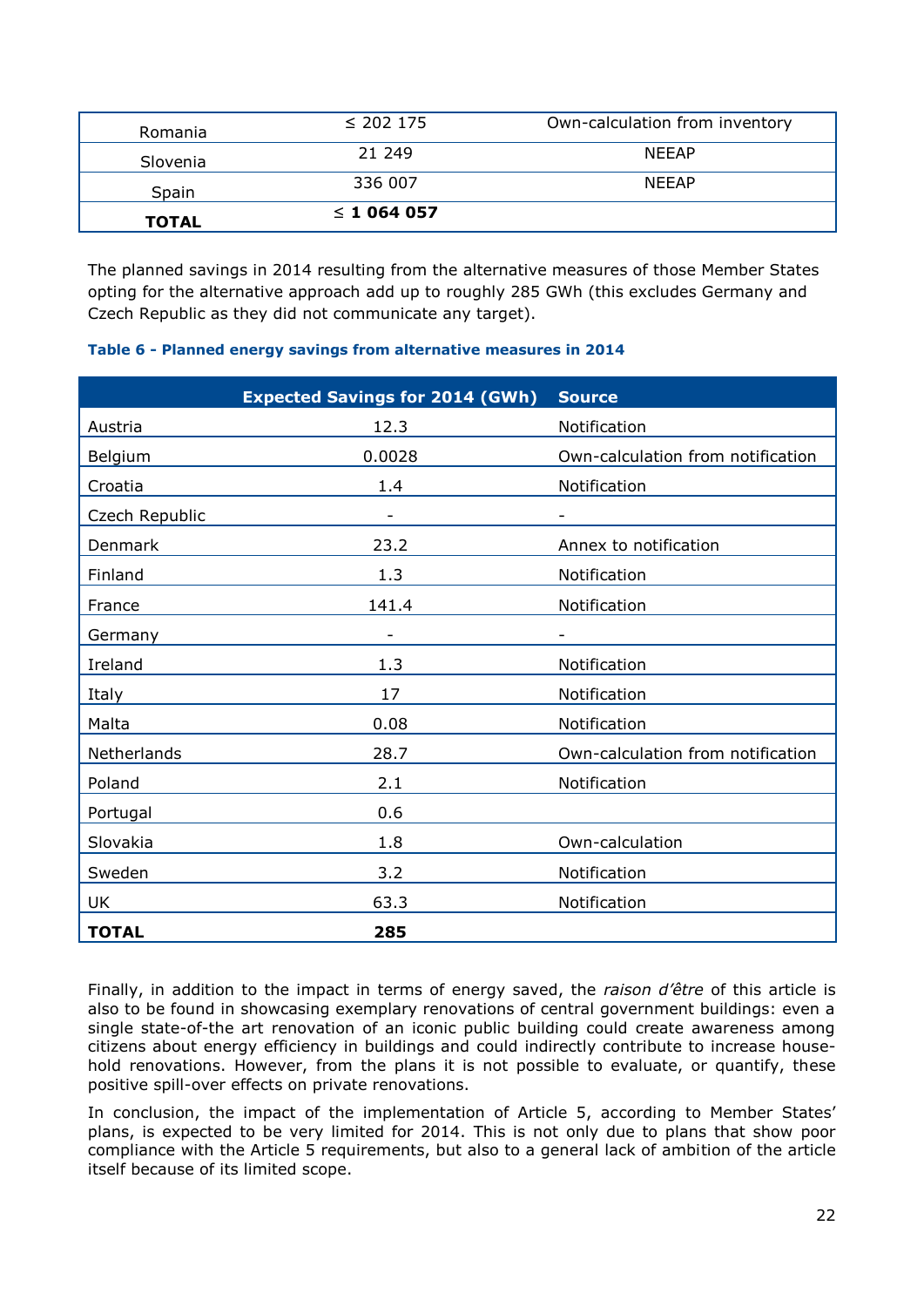# <span id="page-22-0"></span>**8. Conclusions**

-

The main objective of the EED Article 5 is to ensure that public buildings play an exemplary role in building renovations. The obligation to renovate central government buildings, together with the national building renovation strategy (EED Article 4), should pave the way and kickstart the market for a large-scale renovation of the whole building stock. However, due to cutting back the requirement through the legislative process that led to the EED adoption from all publically owned buildings to only buildings owned and occupied by central governments, and failure of Member States to go beyond the bare legal minimum, this exemplary role will not be fulfilled. Therefore the article must be strengthened.

This report illustrates that actions planned and taken so far at the national level for most countries fall short of what is needed and that additional guidance from the Commission, as well as increased attention towards compliance, cannot be delayed any longer.

All 28 Member States have submitted a notification on Article 5, have made publicly available an inventory of central government buildings, or have described their approach to Article 5 in their NEEAPs. 11<sup>32</sup> countries plan to use the default approach<sup>33</sup>, while 17<sup>34</sup> plan to use the alternative approach<sup>35</sup>. Member States that have chosen the alternative approach have clearly selected the option of compliance that, by its nature, allows them to have more flexibility.

The inventories of national public building stock are crucial to calculate the 3% renovation target, or to serve as a basis for calculating the equivalence with the default approach. It is disappointing to see that, while countries provide lists of central government buildings, information on their energy performance is often lacking or incomplete.

For 13 countries, among the 17 countries that have selected the alternative approach, the equivalence with the default approach is unclear or questionable. This is because only 4 Member States report and correctly calculate cumulative annual savings for 2014-2020 and the others just report annual targets or cumulative annual savings in 2020 (or no target at all as for Czech Republic and Germany). In addition, the reported alternative measures do not seem to be part of a coherent programme for a systematic renovation of the central government building stock.

Information is scattered over several documents (Article 5 notifications, NEEAPs, public inventories published on national websites, EED implementation reports under the Concerted Action and even in notifications on Article 7) which makes monitoring implementation a challenge.

<sup>&</sup>lt;sup>32</sup> Bulgaria, Cyprus, Estonia, Greece, Hungary, Latvia, Lithuania, Luxemburg, Romania, Slovenia and **Spain** 

The default approach requires Member States to renovate 3% of the floor area annually up to the relevant MEPRs.

<sup>&</sup>lt;sup>34</sup> Austria, Belgium, Croatia, Czech Republic, Denmark, Finland, France, Germany, Ireland, Italy, Malta, Netherlands, Poland, Portugal, Slovakia, Sweden and The United Kingdom

 $35$  Member States may take an alternative approach, by taking other cost-effective measures, including deep renovations and measures for behavioural change of occupants, to achieve, by 2020 the same amount of energy savings that would be achieved when renovating 3% of the government buildings stock annually.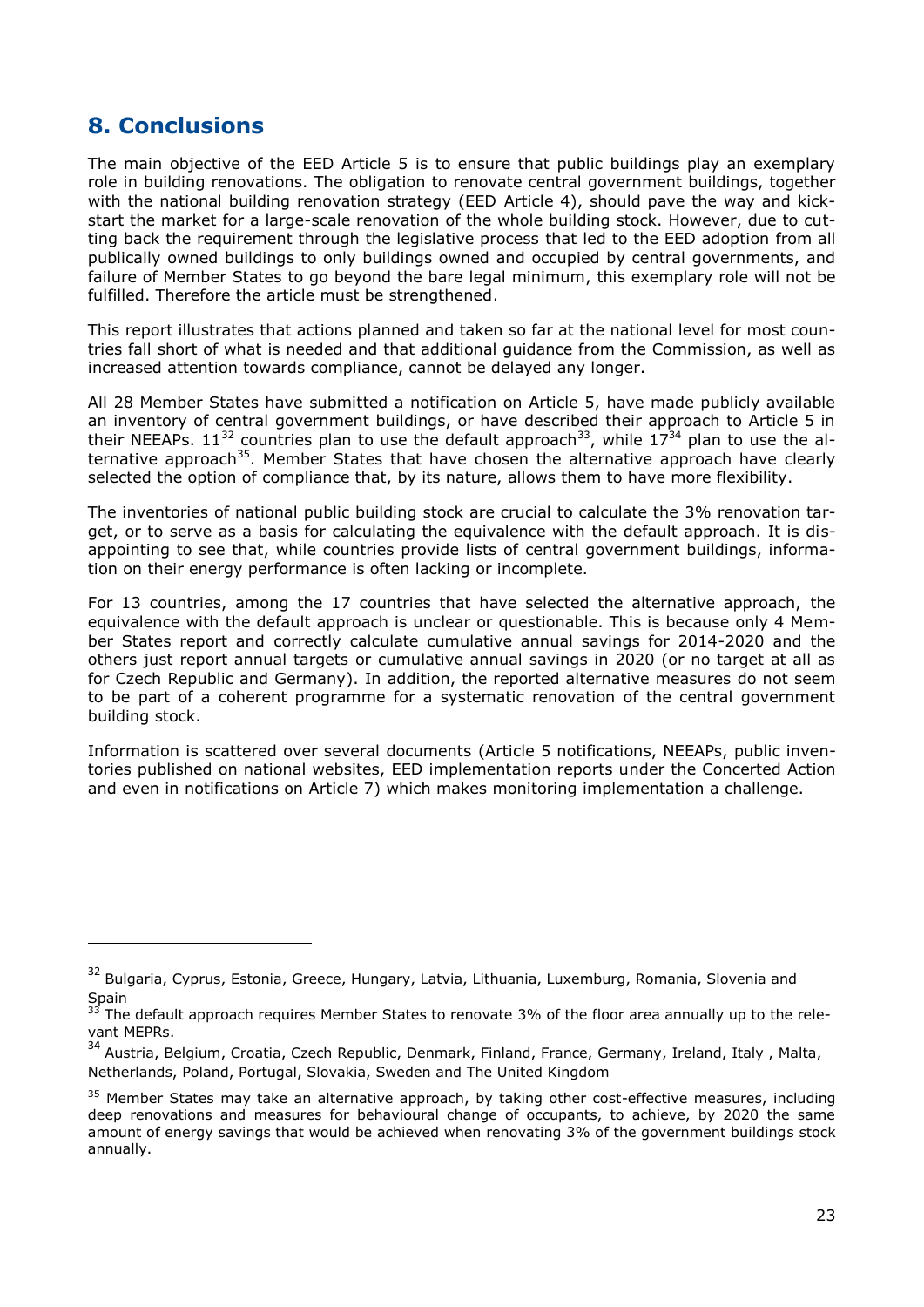Article 5 of the EED has the following flaws, which make monitoring of progress very difficult:

- The default approach does not require Member States to communicate a plan for renovation. This means that, combined with often incomplete inventories, there is very little information on how those countries will implement the article.
- The countries that have selected the default approach only report their plans in term of square metres to be renovated, not in terms of energy to be saved. The countries using the alternative approach report in terms of energy saved, but in most cases the equivalence with the default approach cannot be demonstrated. For these reasons the energy savings from this Article are hard to quantify.

The impact of this Article, and its contribution to make the public buildings play an exemplary role, is questionable: its scope in terms of both buildings covered (buildings that are owned and occupied by central government) and level of renovation required (at least to MEPRs) is extremely limited.

# <span id="page-23-0"></span>**9. Recommendations**

As this report shows, most of the inventories and notifications do not put Member States on track for a good implementation of Article 5 of the Energy Efficiency Directive and, therefore, Member States urgently need to step up efforts. The implementation of Article 5 lies within the exclusive responsibility of the national governments, so it is an issue of political will to make it happen.

In the context of a revision of the Energy Efficiency Directive, this article could be further clarified and strengthened to facilitate its implementation as well as to ensure the public buildings set an example and kick-start energy efficiency market as is required.

The European Commission should:

- Revise Article 5 and the guidance note to clearly set out:
	- 1) How the equivalence with the default approach should be calculated by specifying that calculating cumulative savings over the whole period 2014-2020 should be taken into account.
	- 2) How Member State using the alternative approach should spread the measures and the savings across the period. In particular, cumulative savings in 2020 should be achieved to ensure that the bulk of the annual savings are still persisting in the final year of the obligation.
- Ensure that Belgium, Czech Republic, Denmark, Finland, France, Germany, Ireland, Malta, the Netherlands, Poland, Portugal, Sweden and UK revise and update their calculations and targets in the notifications to prove or clarify equivalence with the default approach.
- Continuously monitor progress on implementation of Article 5 closely, particularly by using the Annual Reports to assess and evaluate Member States' progress.
- Facilitate best practice exchange on Article 5, both between Member States and between Member States and stakeholders.
- Use the review of the EED in 2016 as an opportunity to ensure the objective of the article is achieved by strengthening it to:
	- $\triangleright$  Enlarge the scope of application to all public buildings, not only to central government buildings;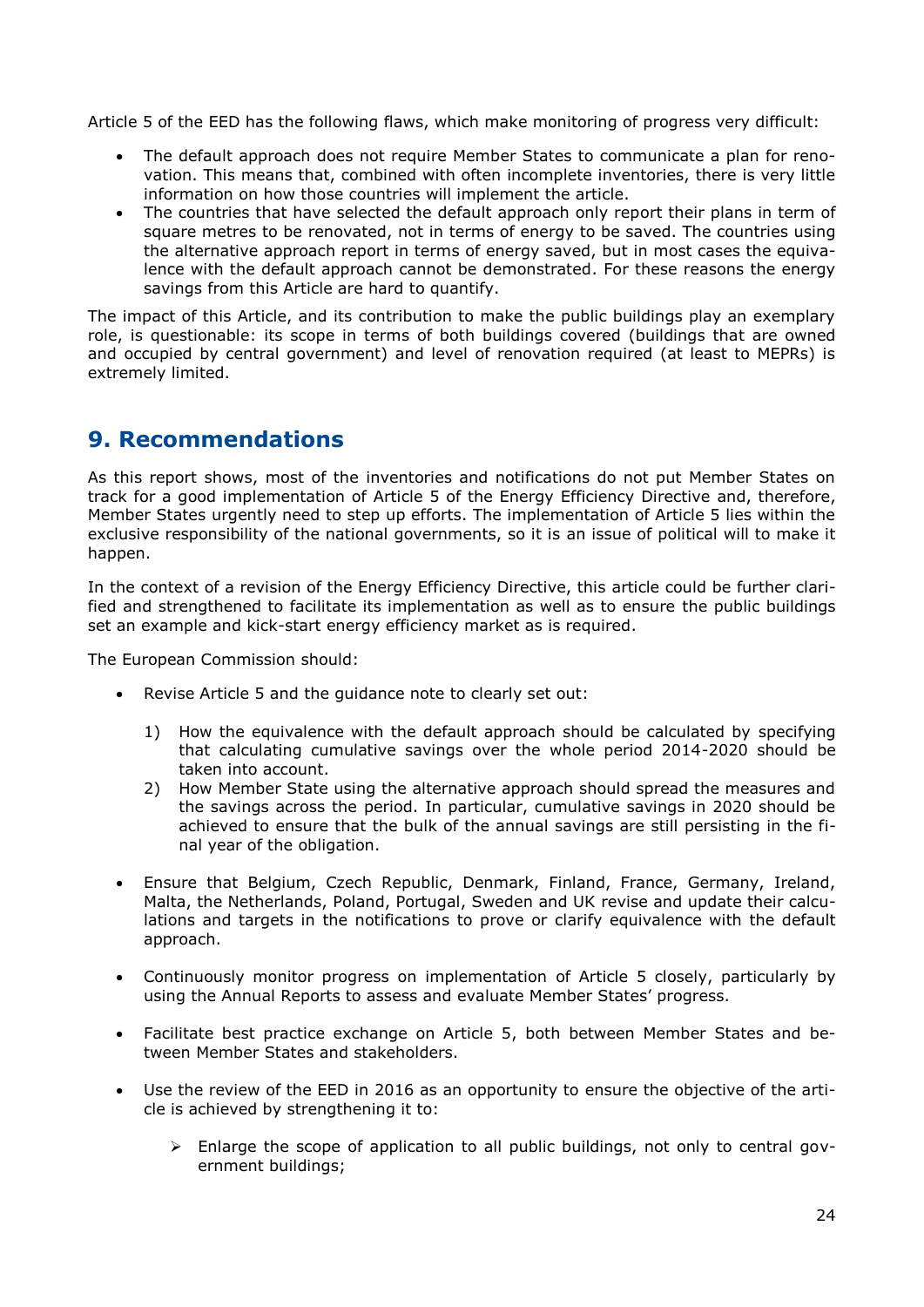- $\triangleright$  Require renovation of central government buildings to be deep renovations, not just in line with MEPRs;
- $\triangleright$  Require inventories to be developed for all Member States including those that use the alternative approach;
- $\triangleright$  Introduce clear criteria for the alternative approach that define eligibility of the alternative measures, in line with Article 7.9 and Annex V of the EED;
- $\triangleright$  Require energy savings and renovation plans for Member States opting for the default approach. At this moment they only have to report on the renovated floor area;
- $\triangleright$  Base energy performance information exclusively on EPCs, which should in principle contain information on MEPRs as well as recommendations for improving the efficiency of the building;
- Clarify the reporting requirements for countries choosing the alternative approach by requiring annual savings, cumulative savings in the year 2020 and cumulative savings over the whole period 2014-2020 to be reported; and
- $\triangleright$  Make a clear link with EED Article 4 to ensure that renovations of public buildings are taken into consideration within the long term renovation strategies.
- Streamline and broaden the provisions of the EPBD and EED when it comes to issuing an EPC for public buildings. According to the EPBD, an EPC needs to be issued for buildings that are occupied by a public authority and frequently visited by the public; therefore, there are buildings that are covered by EED Article 5 that are not required to have an EPC, such as buildings owned and occupied by a central government, but not visited by the public.

To ensure full compliance with Article 5 Member States should:

- The 13 Member States opting for the alternative approach that have not calculated the equivalence with the default approach over the whole period 2014-2020, must communicate this figure to the Commission as soon as possible.
- The UK should urgently communicate its energy savings for the year 2020 as those are missing from its notification.
- Germany should urgently communicate its energy savings target for 2014-2020.
- The Czech Republic should urgently send a notification to the Commission on its choice of an alternative approach, as to date it has only communicated about Article 5 in its NEEAP.
- The 9 countries, opting for the default approach, that did provide incomplete data in their inventories should make publicly available the complete inventories as soon as possible.

To improve and maximise the impact of Article 5, Member States should consider to:

- Use Article 5 as an incentive to upgrade the government building stock, and use this as a learning lab for deep renovations in other parts of the building stock.
- Enlarge the scope of application to all public buildings, not only to central government buildings and include as well buildings of regional and local authorities.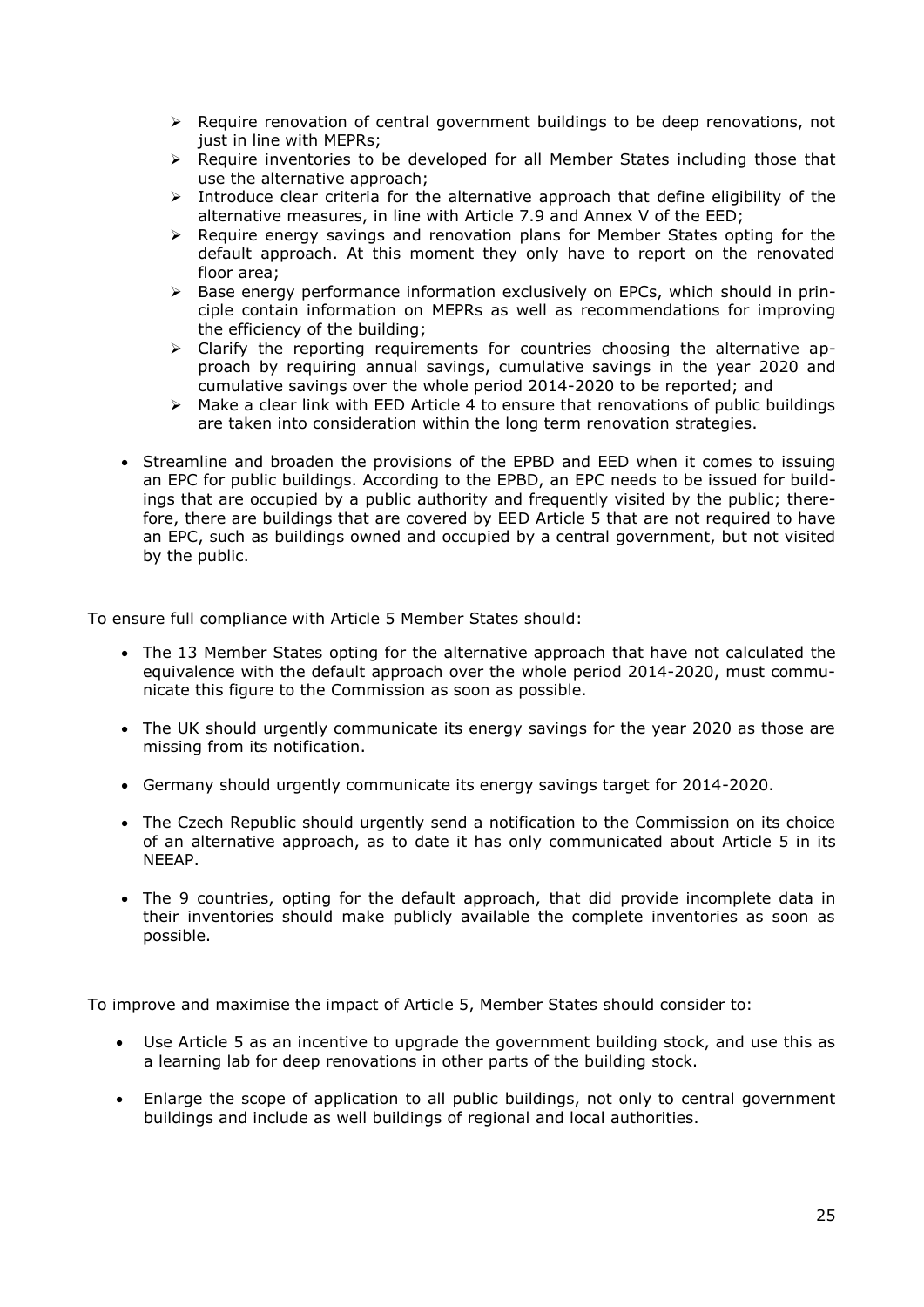- Develop an inventory that includes EPCs for each building, as a starting point to plan renovation strategies; an inventory provides the basis for a clear picture of the building stock and facilitates planning of well-tailored and more effective policies.
- Make a clear link with EED Article 4 to ensure that renovations of public buildings are taken into consideration within the long term renovation strategies.
- Work with energy efficiency and building stakeholders to mobilise capacities, increase the quality and support for these renovations and use this to mobilise the private sector.
- Move from viewing energy efficiency as a "burden", to recognition that "energy efficiency first" is the policy that will allow, not only the public sector, but as well EU businesses and consumers to have affordable, secure and sustainable energy.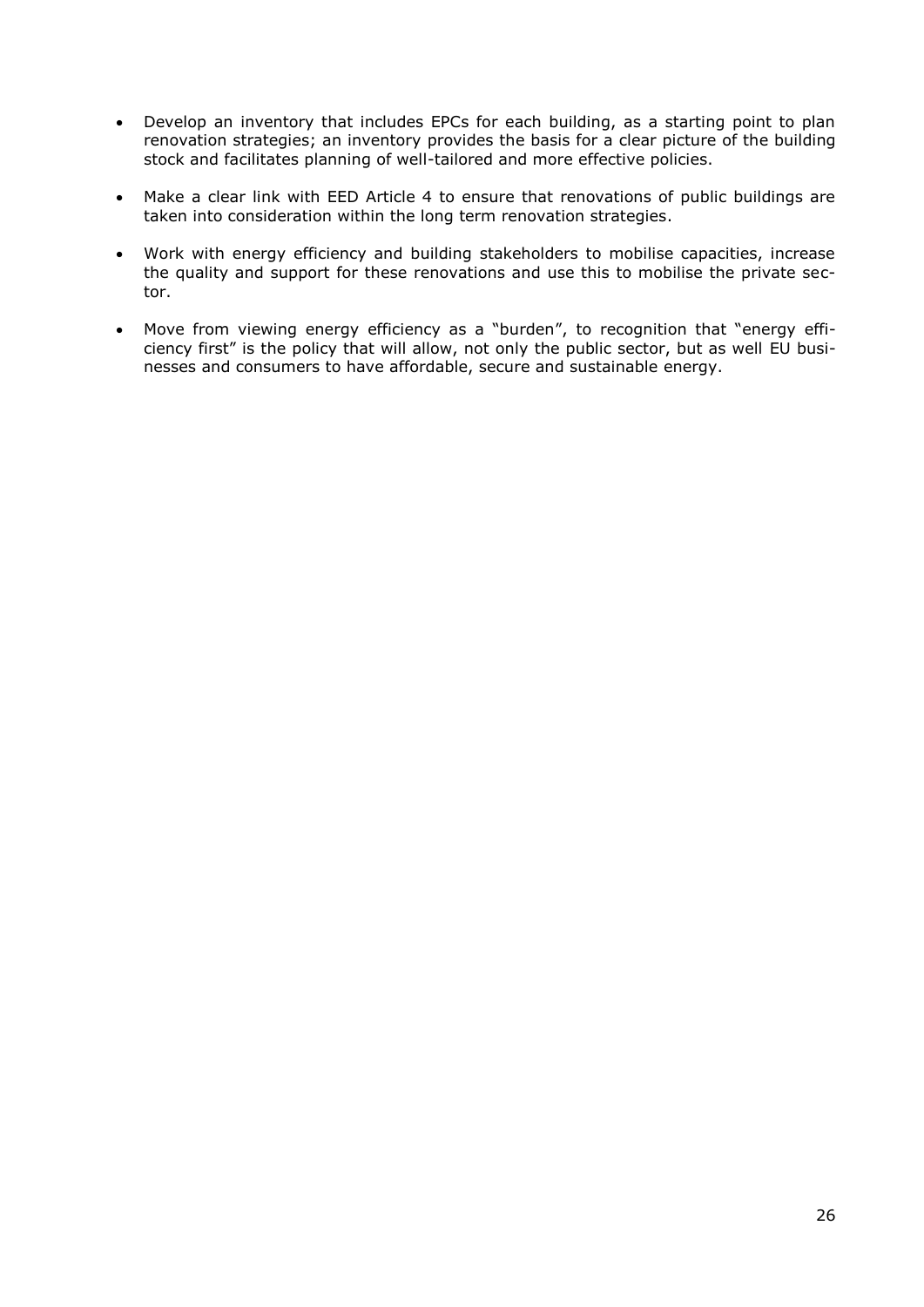# <span id="page-26-0"></span>**Annex I – Questionnaire**

### **I INTRODUCTION**

- 1. Will your country comply with Art.5 by using the default approach or the alternative approach?
	- $\triangleright$  Default
	- $\triangleright$  Alternative
	- $\triangleright$  Both
- 2. Is the implementation of Art.5 included into national law, or into a specific programme, or in another way? Please specify

Open

- 3. Is there a specific budget line or financing programme available in the country to meet Art.5 requirements?
	- Yes
	- $\triangleright$  No
	- $\triangleright$  Not clear
- 4. If yes, please specify the source (Cohesion funding, national budget, other) and amount of budget available (annual and/or total)

Open

5. Is it mentioned in the report that the renovation of central government buildings will continue past 2020? Please explain.

Open.

*If your country opts for the default approach please continue with the next section (section II Default Approach)*

*If your country opts for the alternative approach please continue with section III (Alternative Approach)*

#### **II Default approach**

- 6. Does the "default approach" apply to central government buildings, or also other government buildings?
	- $\triangleright$  Central government;
	- $\triangleright$  Regional government;
	- > Local government;
	- $\triangleright$  Buildings (also) rented by central government;
	- > Other:
	- $\triangleright$  Specify
- 7. What is the surface area (in  $m^2$ ) that your country plans to renovate each year?

Open

8. Is the surface area equivalent to the requirement of 3% of the total floor area as mentioned in Article 5 (1)?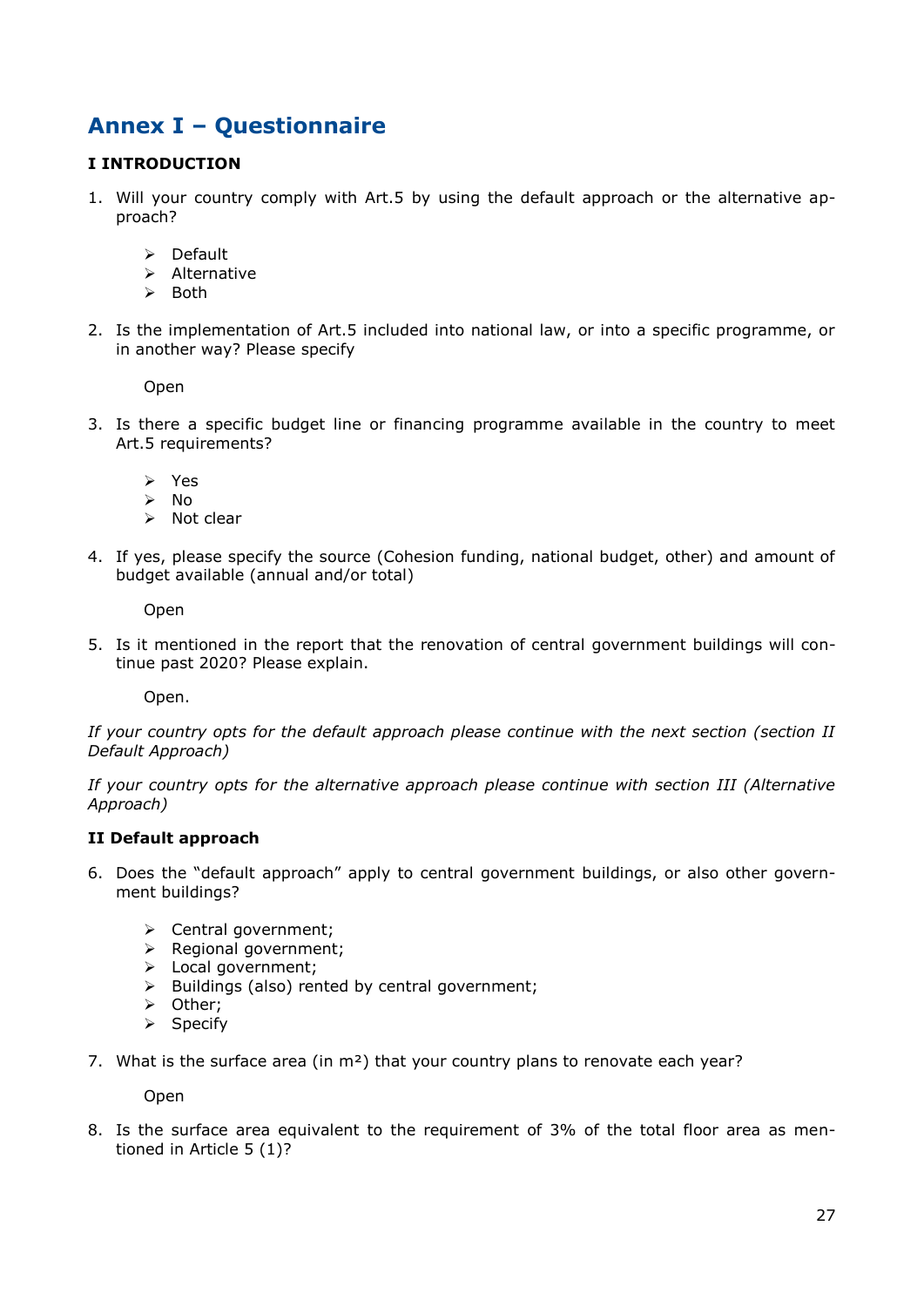- Yes
- $\triangleright$  No

If no, what is the annual renovation target?

Open

- 9. Is the total floor area on which the 3% should be calculated estimated in the correct way?
	- Yes
	- $\triangleright$  No.
	- $\sum$  Unknown

9.a If no, what is the annual renovation target?

Open

9.b If no, what is the problem?

Open

10. Which parts of the flexibility mechanism Art. 5(3)(4) does your country use

- $\triangleright$  Surplus of renovated area accounted in another year;
- $\triangleright$  Count towards the annual rate new buildings;
- $\triangleright$  Count towards the annual rate buildings sold, demolished or taken out of use;
- > None:
- $\triangleright$  Not clear
- 11. How much energy savings is the 3% renovation target expected to deliver? (please include unit)

Open

- 12. Is the inventory of central government buildings publicly available?
	- Yes
	- $\triangleright$  No
	- $\triangleright$  Do not know
- 12.a. Please add weblink or attach document

Open

- 13. Is the inventory extended to non-central-government public buildings (i.e. regional and local public buildings)?
	- $\triangleright$  Yes
	- $\triangleright$  No
	- Do not know
- 14. Is the inventory comprehensive?

Yes

 $\triangleright$  No

14.a If not, which data is lacking?

Open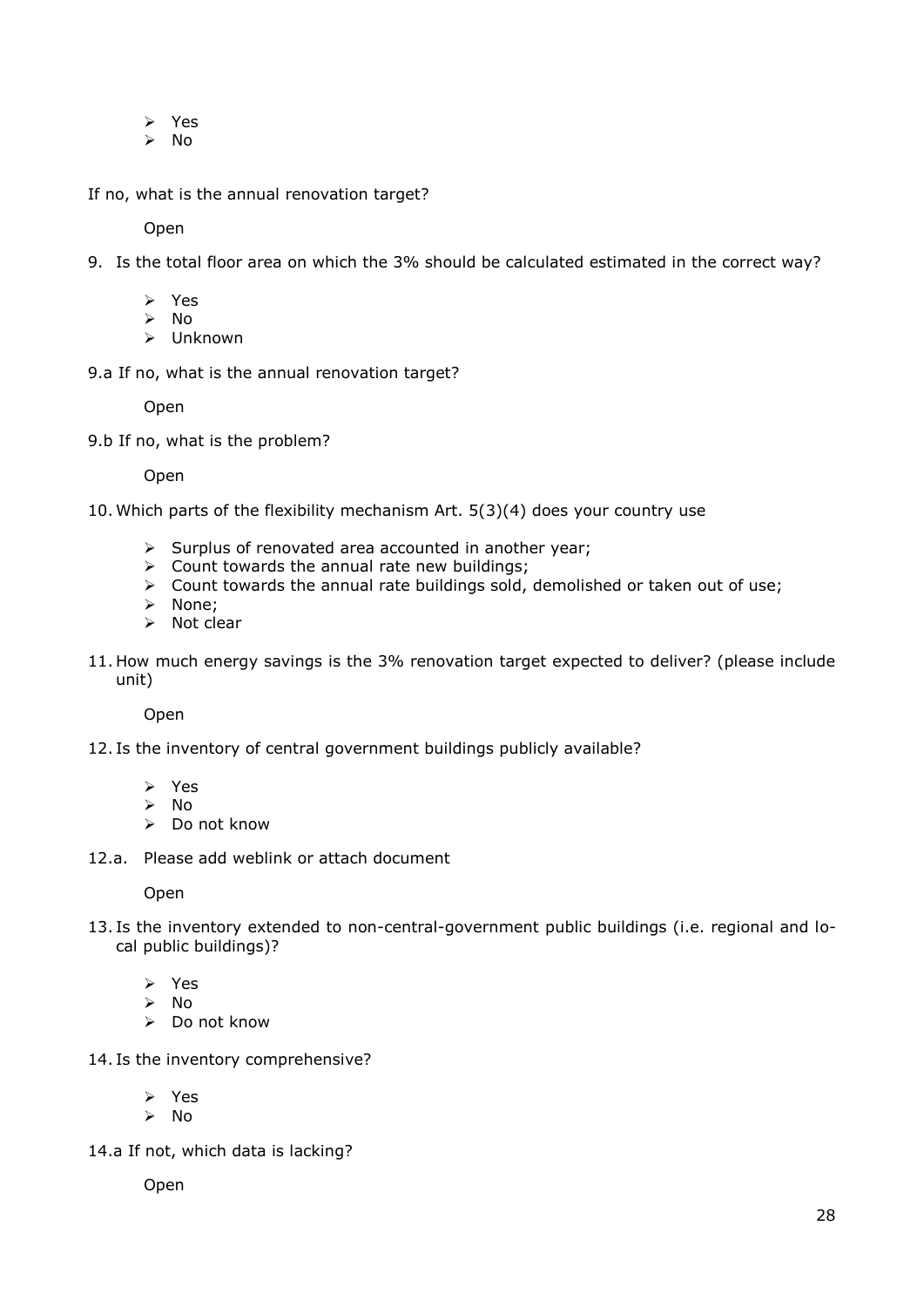- 15. Does the inventory contain information about: (tick boxes)
	- $\triangleright$  ... the energy performance of each building?;
	- $\triangleright$  ... the energy performance certificate being used as the basis of mapping out what are the buildings that do not meet the MEPR?;
	- $\triangleright$  ... the floor area of each building?
- 16. To what level are the relevant building planned to be renovated?
	- $\triangleright$  In line with MEPRs
	- $\triangleright$  Above MEPRs
	- $\triangleright$  Deep renovation
	- $>$  NZEB
	- $\triangleright$  Other
- 17. If the answer to question 16 is deep renovation or Nearly Zero-Energy Buildings, please provide more details

**Open** 

- 18. Does your country prioritize action in the buildings with the poorest energy performance as a priority?
	- $\triangleright$  Yes
	- $\triangleright$  No
	- $\triangleright$  Not clear
- 18.a If yes, how this is being done?

Open

*Please continue with section IV (Other Information)*

#### **III Alternative approach**

- 19. Does the report include a section on how the country opting for the alternative measures is establishing equivalence with the default approach?
	- $\triangleright$  Yes
	- $\triangleright$  No
	- Do not know
- 20. Is the equivalence calculated on the basis of an estimation of the surface of the stock and use standard values to be applied to reference buildings (Art 5.6)?
	- $\triangleright$  on the basis of estimation
	- $\triangleright$  standard values
	- no
	- $\triangleright$  not clear
- 21. On which page of the report is information on the methodology provided?

Open

22. What is the annual renovation target (in percentage)?

Open

23 How much energy savings is the renovation target expected to deliver? (please include unit)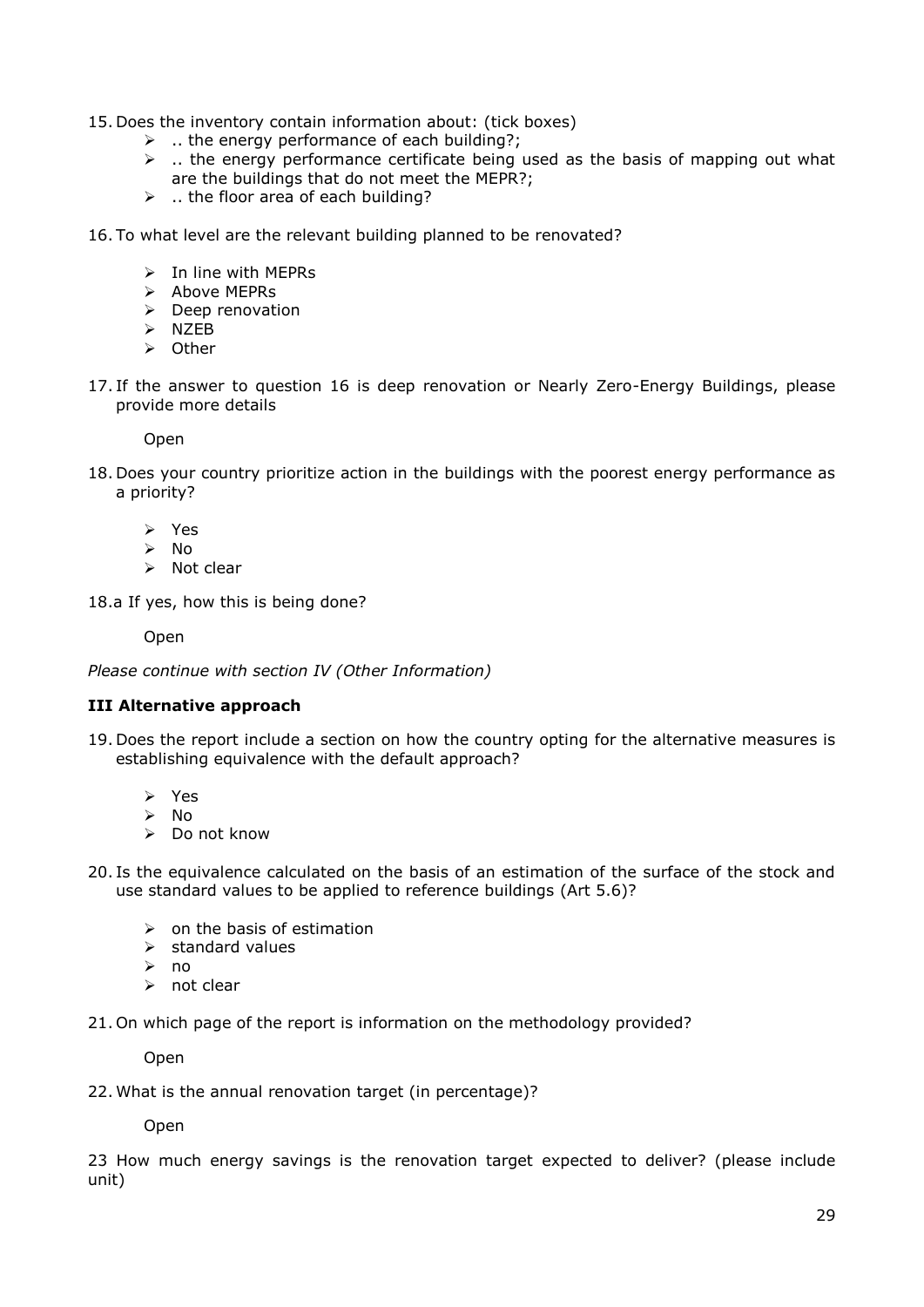Open

- 24. Is an inventory of central government buildings publicly available (even if not compulsory under the alternative approach, it can be used to calculate equivalence)?
	- Yes
	- $\triangleright$  No
	- $\triangleright$  Do not know

Please provide web link, or attach inventory.

Open

25. Which parts of the flexibility mechanism Art. 5(3)(4) does your country use

- $\triangleright$  surplus of renovated area accounted in another year;
- $\triangleright$  count towards the annual rate new buildings;
- $\triangleright$  count towards the annual rate buildings sold, demolished or taken out of use;
- > None;
- $\triangleright$  not clear

26. What are the alternative measures that have been chosen?

- ▶ Deep Renovation
- > Behavioural Change
- $\triangleright$  Other
- > Open
- 27. If deep renovation, please explain how this is defined and how these are carried out. If measures encouraging behavioural change or other measures, please specify

Open

#### **IV Other information**

- 28. Does your country plan to link the obligation under Art. 5 with Art. 4 on long-term renovation roadmaps, Art. 7 (1,5% end-use savings target) and/or financing from the Cohesion and Structural funds?
	- $\triangleright$  Art. 4;
	- $\triangleright$  Art. 7;
	- $\triangleright$  Financing from the Cohesion and Structural Funds

28.a If yes, please explain the link

Open

- 29. Overall, do you consider this to be a convincing plan on how your country plans to implement the obligation under Art. 5?
	- > Yes
	- $\triangleright$  No
	- $\triangleright$  Do not know
- 29.a Please explain

Open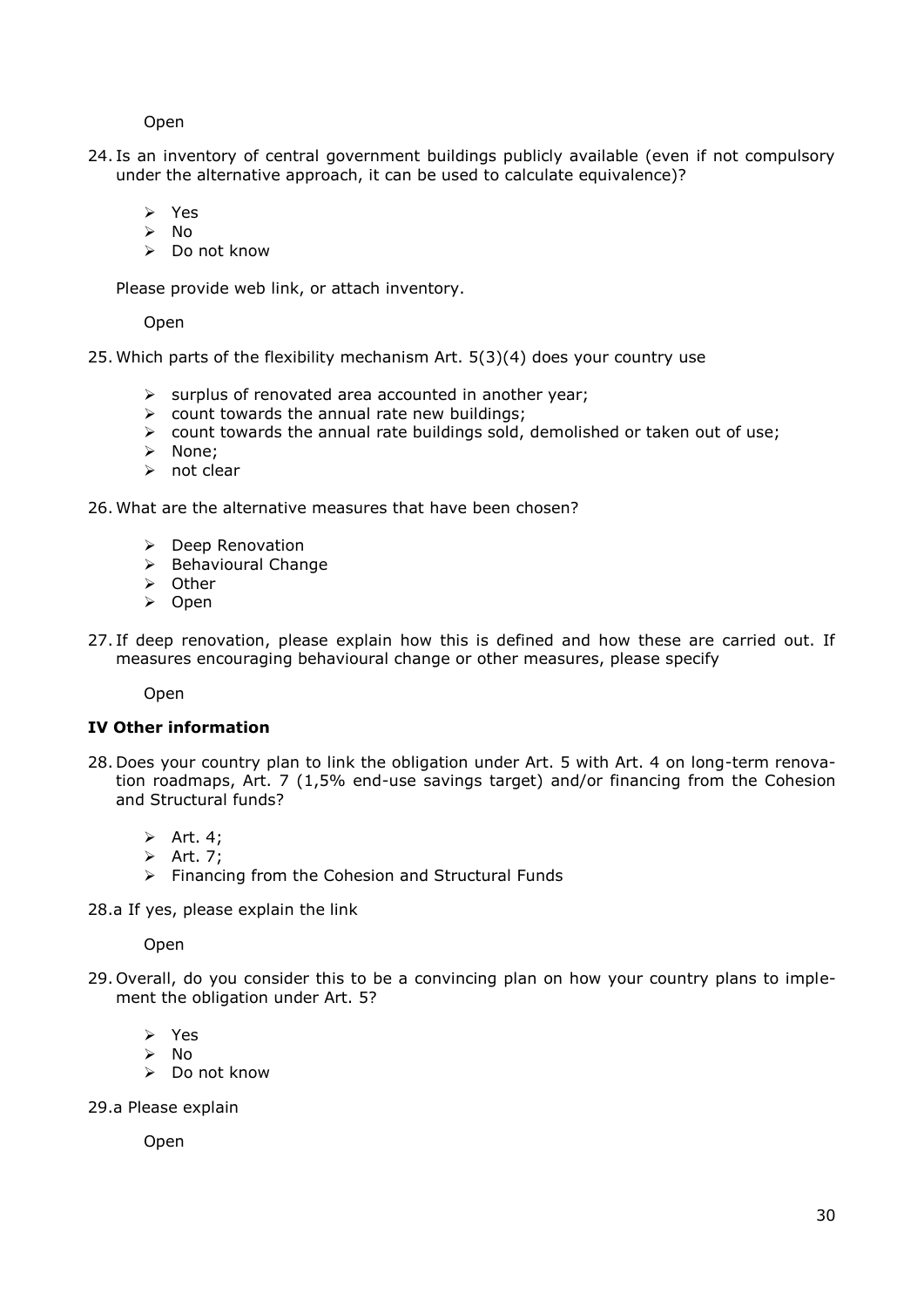30. Does your organization, or any other organization you know of, plan to follow implementation of your country plan?

Open

30. a If yes, please elaborate

Open

31.Anything else that you consider relevant/remarkable/disappointing?

Open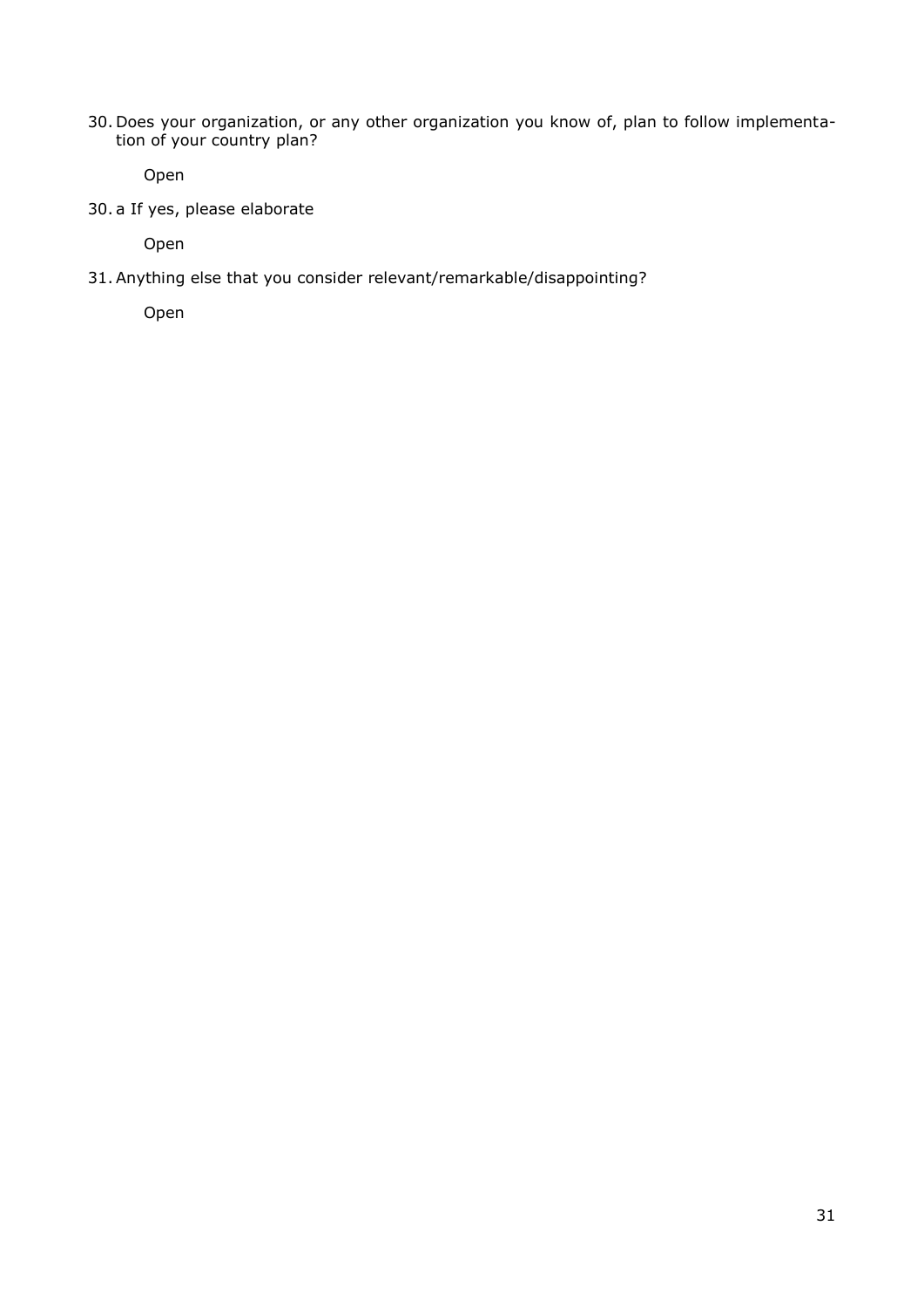# <span id="page-31-0"></span>**Annex II – List of organisations who contributed to the analysis**

### BPIE

Chance4Buildings Climate Action Network Europe (CAN Europe) CEE Bankwatch Network Consultion OÜ, Estonia FOCUS Slovenia Coalition for Energy Savings European Alliance for companies for energy efficiency in buildings (EuroACE) European Climate Foundation (ECF) Green Liberty Latvia MEHI Quercus Portugal Réseau pour la transition énergétique (CLER) France ROCKWOOL UAB, Lithuania ROCKWOOL Adriatic d.o.o., Croatia ROCKWOOL International A/S Slovak Green Building Council The Danish Ecological Council WWF Austria WWF Denmark WWF European Policy Office WWF Finland WWF Spain WWF UK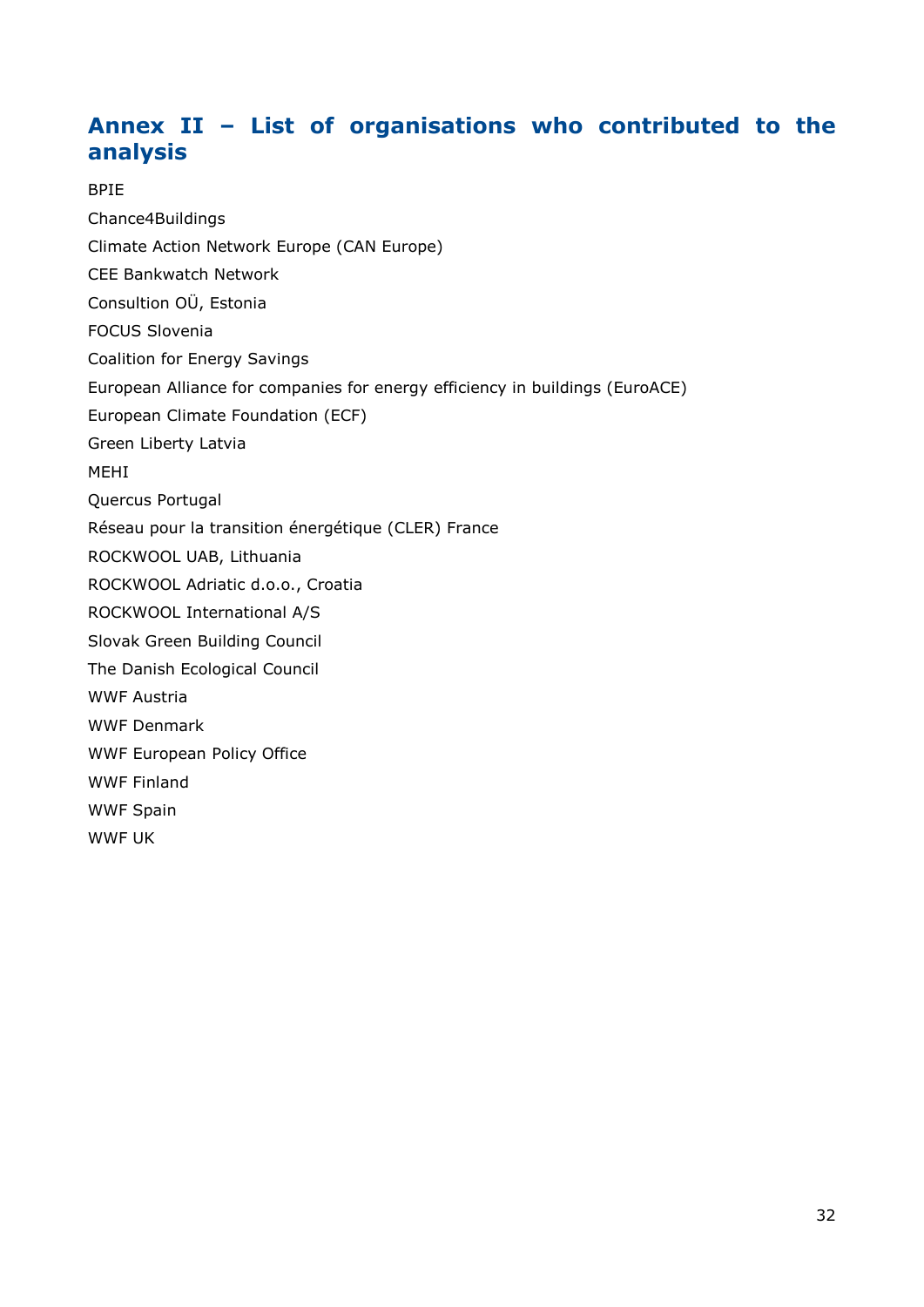# <span id="page-32-0"></span>**Annex III – Relevant legal text in the EED**

#### *Article 5*

#### **Exemplary role of public bodies' buildings**

1. Without prejudice to Article 7 of Directive 2010/31/EU, each Member State shall ensure that, as from 1 January 2014, 3 % of the total floor area of heated and/or cooled buildings owned and occupied by its central government is renovated each year to meet at least the minimum energy performance requirements that it has set in application of Article 4 of Directive 2010/31/EU.

The 3 % rate shall be calculated on the total floor area of buildings with a total useful floor area over 500  $m<sup>2</sup>$  owned and occupied by the central government of the Member State concerned that, on 1 January of each year, do not meet the national minimum energy performance requirements set in application of Article 4 of Directive 2010/31/EU. That threshold shall be lowered to  $250 \text{ m}^2$  as of 9 July 2015.

Where a Member State requires that the obligation to renovate each year 3 % of the total floor area extends to floor area owned and occupied by administrative departments at a level below central government, the 3 % rate shall be calculated on the total floor area of buildings with a total useful floor area over 500  $m^2$  and, as of 9 July 2015, over 250  $m^2$  owned and occupied by central government and by these administrative departments of the Member State concerned that, on 1 January of each year, do not meet the national minimum energy performance requirements set in application of Article 4 of Directive 2010/31/EU.

When implementing measures for the comprehensive renovation of central government buildings in accordance with the first subparagraph, Member States may choose to consider the building as a whole, including the building envelope, equipment, operation and maintenance.

Member States shall require that central government buildings with the poorest energy performance be a priority for energy efficiency measures, where cost-effective and technically feasible.

2. Member States may decide not to set or apply the requirements referred to in paragraph 1 to the following categories of buildings:

- (a) buildings officially protected as part of a designated environment, or because of their special architectural or historical merit, in so far as compliance with certain minimum energy performance requirements would unacceptably alter their character or appearance;
- (b) buildings owned by the armed forces or central government and serving national defence purposes, apart from single living quarters or office buildings for the armed forces and other staff employed by national defence authorities;
- (c) buildings used as places of worship and for religious activities.

3. If a Member State renovates more than 3 % of the total floor area of central government buildings in a given year, it may count the excess towards the annual renovation rate of any of the three previous or following years.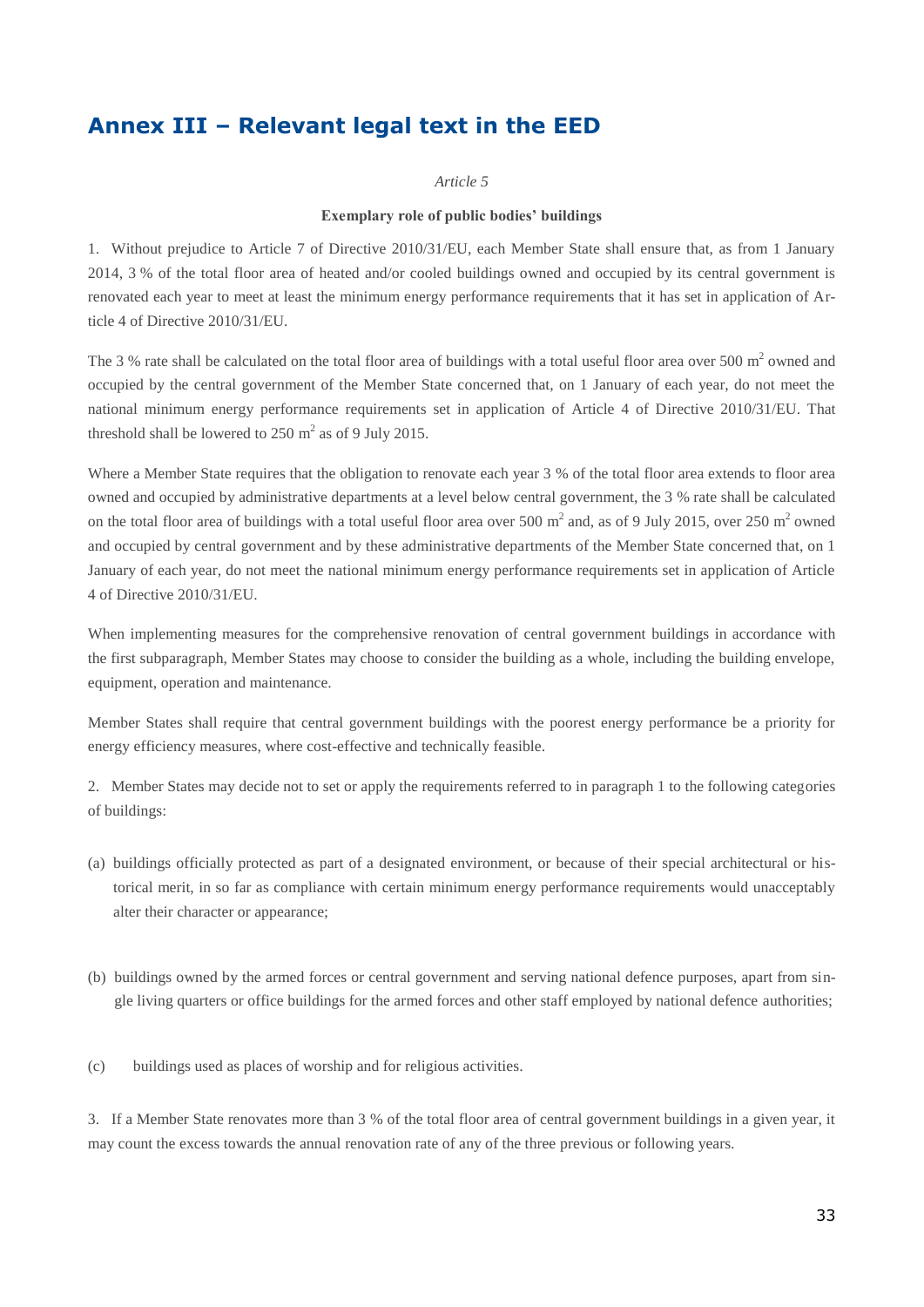4. Member States may count towards the annual renovation rate of central government buildings new buildings occupied and owned as replacements for specific central government buildings demolished in any of the two previous years, or buildings that have been sold, demolished or taken out of use in any of the two previous years due to more intensive use of other buildings.

5. For the purposes of paragraph 1, by 31 December 2013, Member States shall establish and make publicly available an inventory of heated and/or cooled central government buildings with a total useful floor area over 500  $m<sup>2</sup>$  and, as of 9 July 2015, over 250  $m^2$ , excluding buildings exempted on the basis of paragraph 2. The inventory shall contain the following data:

(a) the floor area in  $m^2$ ; and

(b) the energy performance of each building or relevant energy data.

6. Without prejudice to Article 7 of Directive 2010/31/EU, Member States may opt for an alternative approach to paragraphs 1 to 5 of this Article, whereby they take other cost-effective measures, including deep renovations and measures for behavioural change of occupants, to achieve, by 2020, an amount of energy savings in eligible buildings owned and occupied by their central government that is at least equivalent to that required in paragraph 1, reported on an annual basis.

For the purpose of the alternative approach, Member States may estimate the energy savings that paragraphs 1 to 4 would generate by using appropriate standard values for the energy consumption of reference central government buildings before and after renovation and according to estimates of the surface of their stock. The categories of reference central government buildings shall be representative of the stock of such buildings.

Member States opting for the alternative approach shall notify to the Commission, by 31 December 2013, the alternative measures that they plan to adopt, showing how they would achieve an equivalent improvement in the energy performance of the buildings within the central government estate.

7. Member States shall encourage public bodies, including at regional and local level, and social housing bodies governed by public law, with due regard for their respective competences and administrative set-up, to:

(a) adopt an energy efficiency plan, freestanding or as part of a broader climate or environmental plan, containing specific energy saving and efficiency objectives and actions, with a view to following the exemplary role of central government buildings laid down in paragraphs 1, 5 and 6;

(b) put in place an energy management system, including energy audits, as part of the implementation of their plan;

(c) use, where appropriate, energy service companies, and energy performance contracting to finance renovations and implement plans to maintain or improve energy efficiency in the long term.